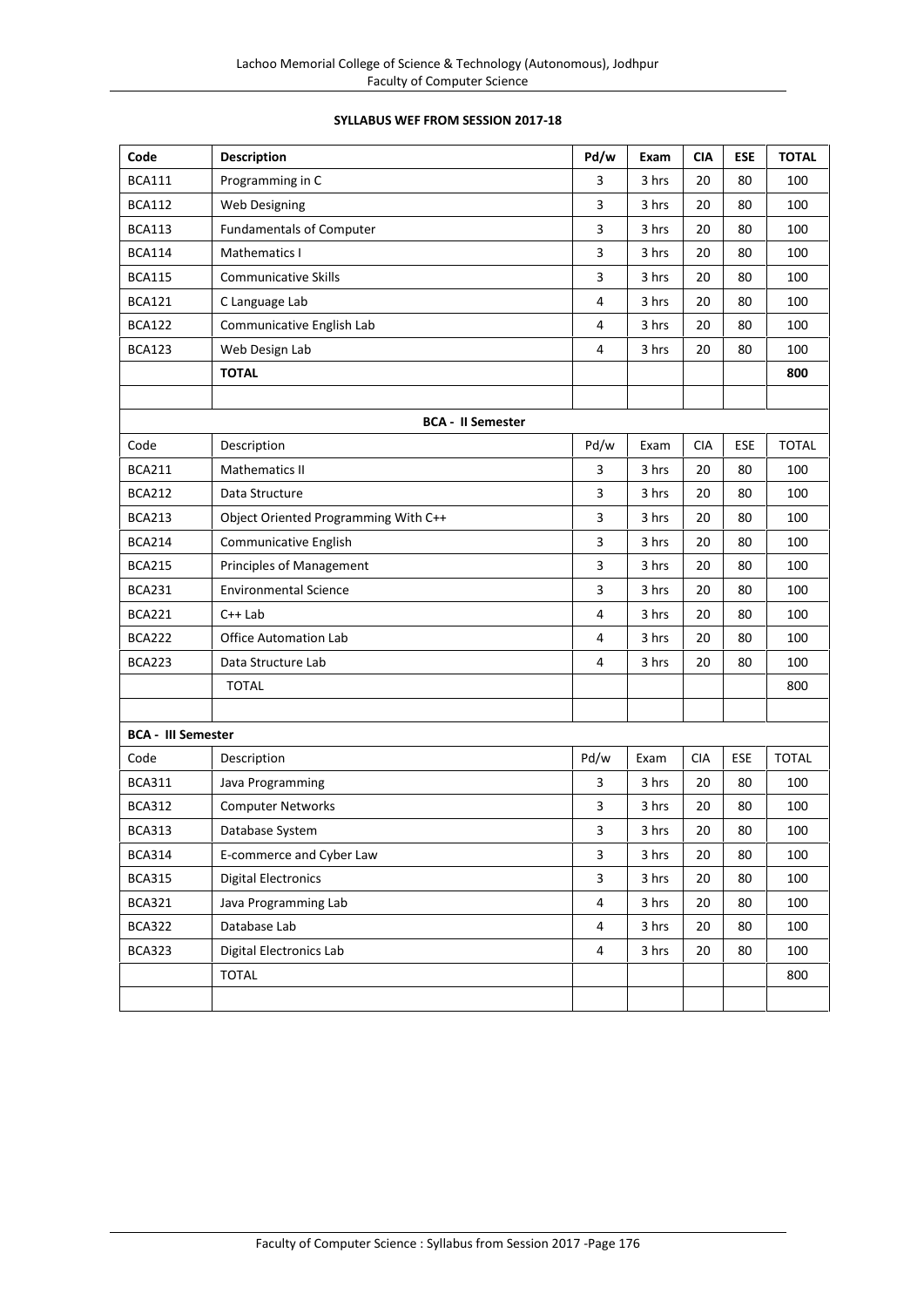| <b>BCA - IV Semester</b> |                                                              |                |       |            |            |              |
|--------------------------|--------------------------------------------------------------|----------------|-------|------------|------------|--------------|
| Code                     | Description                                                  | Pd/w           | Exam  | <b>CIA</b> | <b>ESE</b> | <b>TOTAL</b> |
| <b>BCA411</b>            | VB.NET                                                       | 3              | 3 hrs | 20         | 80         | 100          |
| <b>BCA412</b>            | <b>Computer Oriented Numerical &amp; Statistical Methods</b> | 3              | 3 hrs | 20         | 80         | 100          |
| <b>BCA413</b>            | <b>Operating System</b>                                      | 3              | 3 hrs | 20         | 80         | 100          |
| <b>BCA414</b>            | <b>Computer Graphics</b>                                     | 3              | 3 hrs | 20         | 80         | 100          |
| <b>BCA415</b>            | Computer Architecture                                        | 3              | 3 hrs | 20         | 80         | 100          |
| <b>BCA421</b>            | <b>VB.NET Lab</b>                                            | 4              | 3 hrs | 20         | 80         | 100          |
| <b>BCA422</b>            | Computer Graphics Lab                                        | 4              | 3 hrs | 20         | 80         | 100          |
| <b>BCA423</b>            | Computer Architecture Lab                                    | 4              | 3 hrs | 20         | 80         | 100          |
|                          | <b>TOTAL</b>                                                 |                |       |            |            | 800          |
|                          |                                                              |                |       |            |            |              |
| <b>BCA - V Semester</b>  |                                                              |                |       |            |            |              |
| Code                     | Description                                                  | Pd/w           | Exam  | <b>CIA</b> | ESE        | <b>TOTAL</b> |
| <b>BCA511</b>            | ASP.NET                                                      | 3              | 3 hrs | 20         | 80         | 100          |
| <b>BCA512</b>            | <b>Organization Behaviour</b>                                | 3              | 3 hrs | 20         | 80         | 100          |
| <b>BCA513</b>            | <b>LINUX Operating System</b>                                | 3              | 3 hrs | 20         | 80         | 100          |
| <b>BCA514</b>            | <b>Internet Programming</b>                                  | 3              | 3 hrs | 20         | 80         | 100          |
| <b>BCA515</b>            | System Analysis and Design                                   | 3              | 3 hrs | 20         | 80         | 100          |
| <b>BCA521</b>            | ASP.NET Lab                                                  | 4              | 3 hrs | 20         | 80         | 100          |
| <b>BCA522</b>            | LINUX Lab                                                    | 4              | 3 hrs | 20         | 80         | 100          |
| <b>BCA523</b>            | Internet Programming Lab                                     | $\overline{4}$ | 3 hrs | 20         | 80         | 100          |
|                          | <b>TOTAL</b>                                                 |                |       |            |            | 800          |
|                          |                                                              |                |       |            |            |              |
| <b>BCA - VI Semester</b> |                                                              |                |       |            |            |              |
| Code                     | Description                                                  | Pd/w           | Exam  | <b>CIA</b> | ESE        | <b>TOTAL</b> |
| <b>BCA611</b>            | Software Engineering                                         | 3              | 3 hrs | 20         | 80         | 100          |
| <b>BCA612</b>            | <b>Information System Management</b>                         | 3              | 3 hrs | 20         | 80         | 100          |
| <b>BCA621</b>            | Colloquium Lab                                               | 4              | 3 hrs | 20         | 80         | 100          |
| <b>BCA622</b>            | Major Project                                                | 4              | 3 hrs | 40         | 160        | 200          |
|                          | <b>TOTAL</b>                                                 |                |       |            |            | 500          |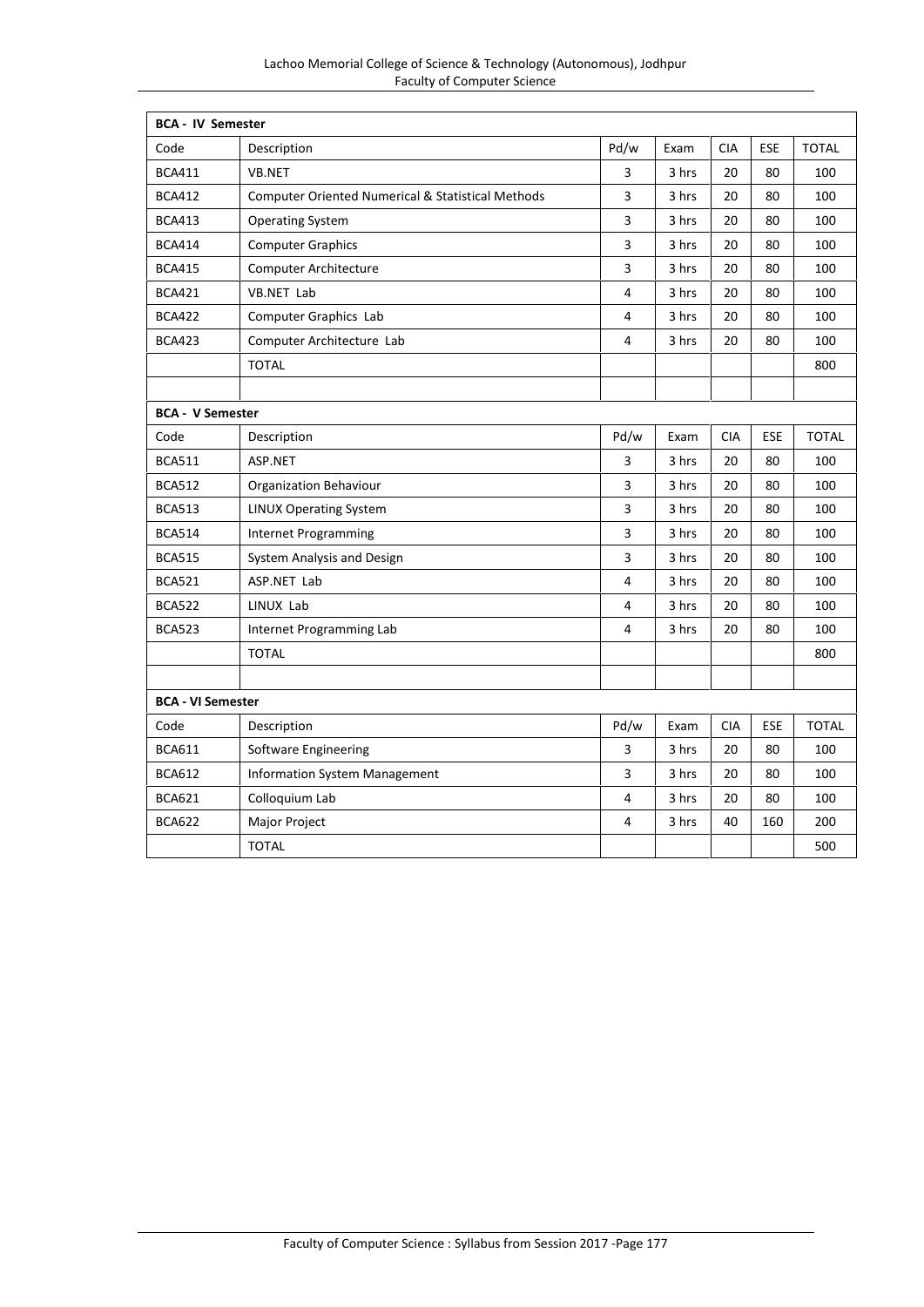# **BCA Program**

|               | <b>BCA - I Semester</b>         |      |       |            |            |              |
|---------------|---------------------------------|------|-------|------------|------------|--------------|
| Code          | <b>Description</b>              | Pd/w | Exam  | <b>CIA</b> | <b>ESE</b> | <b>TOTAL</b> |
| <b>BCA111</b> | Programming in C                | 3    | 3 hrs | 20         | 80         | 100          |
| <b>BCA112</b> | Web Designing                   | 3    | 3 hrs | 20         | 80         | 100          |
| <b>BCA113</b> | <b>Fundamentals of Computer</b> | 3    | 3 hrs | 20         | 80         | 100          |
| <b>BCA114</b> | Mathematics I                   | 3    | 3 hrs | 20         | 80         | 100          |
| <b>BCA115</b> | <b>Communicative Skills</b>     | 3    | 3 hrs | 20         | 80         | 100          |
| <b>BCA121</b> | C Language Lab                  | 4    | 3 hrs | 20         | 80         | 100          |
| <b>BCA122</b> | Office Automation Lab           | 4    | 3 hrs | 20         | 80         | 100          |
| <b>BCA123</b> | Web Design Lab                  | 4    | 3 hrs | 20         | 80         | 100          |
|               | <b>TOTAL</b>                    |      |       |            |            | 800          |

| <b>Unit</b> | <b>BCA111: Programming in C</b>                                                                                                                                                                                                                                               |
|-------------|-------------------------------------------------------------------------------------------------------------------------------------------------------------------------------------------------------------------------------------------------------------------------------|
|             | Concept of programming, algorithms and flowcharts, data types, structure of C program, constants and variables,<br>arithmetic operators, library functions, expressions, input/output statements, compound statements and blocks.                                             |
| Ш           | Operators - relational, logical, bit wise, unary, hierarchy of operators. Control statements - if-else, nested if, switch<br>case, goto and labels, looping statements - while, do-while and for, nested loops, break and continue.                                           |
| Ш           | Introduction of arrays - one-dimensional and multidimensional arrays, structures - simple and compound, unions,<br>processing a structure. Pointers - declaration, increment and decrement operation, pointer to array, array of<br>pointers, pointers to structures          |
| IV          | Functions - defining and accessing a function, function arguments, call by value, call by reference, calling functions<br>with arrays, external, state and register variables, scope of variables, local and global variables, type conversion, block<br>structure, recursion |
| v           | Introduction of strings, library functions of strings - strlen, strcpy, strcat, strcmp. File handling – file input/output<br>statements, creating, reading, writing and modifying files                                                                                       |

#### *Suggested Readings*

- Let Us C, Yashavant P. Kanetkar , BPB Publications
- Programming in ANSI C, Balaguruswamy, Mc Graw Hill

| <b>Unit</b> | <b>BCA112: Web Design</b>                                                                                          |
|-------------|--------------------------------------------------------------------------------------------------------------------|
|             | Internet: History of the World Wide Web, difference between internet and intranet, web browser and its functions,  |
|             | URLs, web sites, domain names, search engines. Brief introduction to internet protocols - TCP/IP and UDP           |
|             | Introduction of HTML: markup language features, uses and versions, elements of html: syntax, head and body         |
| Ш           | sections, DOCTYPE tag, character formatting tags: B,U,I,SUB,SUP etc. Drawing ruler with HR tag. Creating lists: OL |
|             | tag and its attributes START, TYPE and VALUE, UL tag and its attribute TYPE, LI tag. Using font: FONT tag and      |
|             | attributes like SIZE, COLOR and FACE. Inserting texts, text alignment.                                             |
|             | Image Element: IMG tag and its attributes SRC, ALT, ALIGN, BORDER, WIDTH and HEIGHT. Presenting information in     |
| Ш           | Table: Tags like TABLE, TR, TD and TH, Use of ROWSPAN and COLSPAN. Frames: Dividing window with frames using       |
|             | FRAME and FRAMESET tag, inline frame using IFRAME tag                                                              |
|             | Anchor tag A and its various attributes HREF, TITLE, NAME ACCESSKEY and TARGET, Images and Text as hyper link.     |
| IV          | Hyperlink and table elements. Forms: Use or FORM tag, Understanding of widgets, <input/> Tag, use of Submit and    |
|             | Reset Buttons, Forms processing (Action and Method).                                                               |
| v           | Dynamic HTML: CSS: Introduction – inline styles, creating style sheets with the style element, Conflicting styles, |
|             | linking external style sheets, user style sheets.                                                                  |

#### *Suggested Readings*

HTML Complete, BPB Publication (Sybex)

Internet and World Wide Web, H.M.Deitel, P.J.Deitel, A.B.Goldberg, Pearson -Prentice Hall

| <b>Unit</b> | <b>BCA113: Fundamentals of Computer</b>                                                                        |
|-------------|----------------------------------------------------------------------------------------------------------------|
|             | Introduction to Computer, Characteristics of Computers, Generation of Computers, Classification of Computer,   |
|             | Basic Computer Orgnaisation, Applications of Computers, Input Devices, Output Devices, Soft Copy Devices, Hard |
|             | Copy Devices                                                                                                   |
| Ш           | Introduction to Computer Memory, Memory Hierarchy, Processor Registers, Cache Memory, Primary Memory,          |
|             | Secondary Memory, Storage Devices- Hard Disk, Optical Drives, USB Flash drive, Memory Card, Mass Storage       |
|             | Devices.                                                                                                       |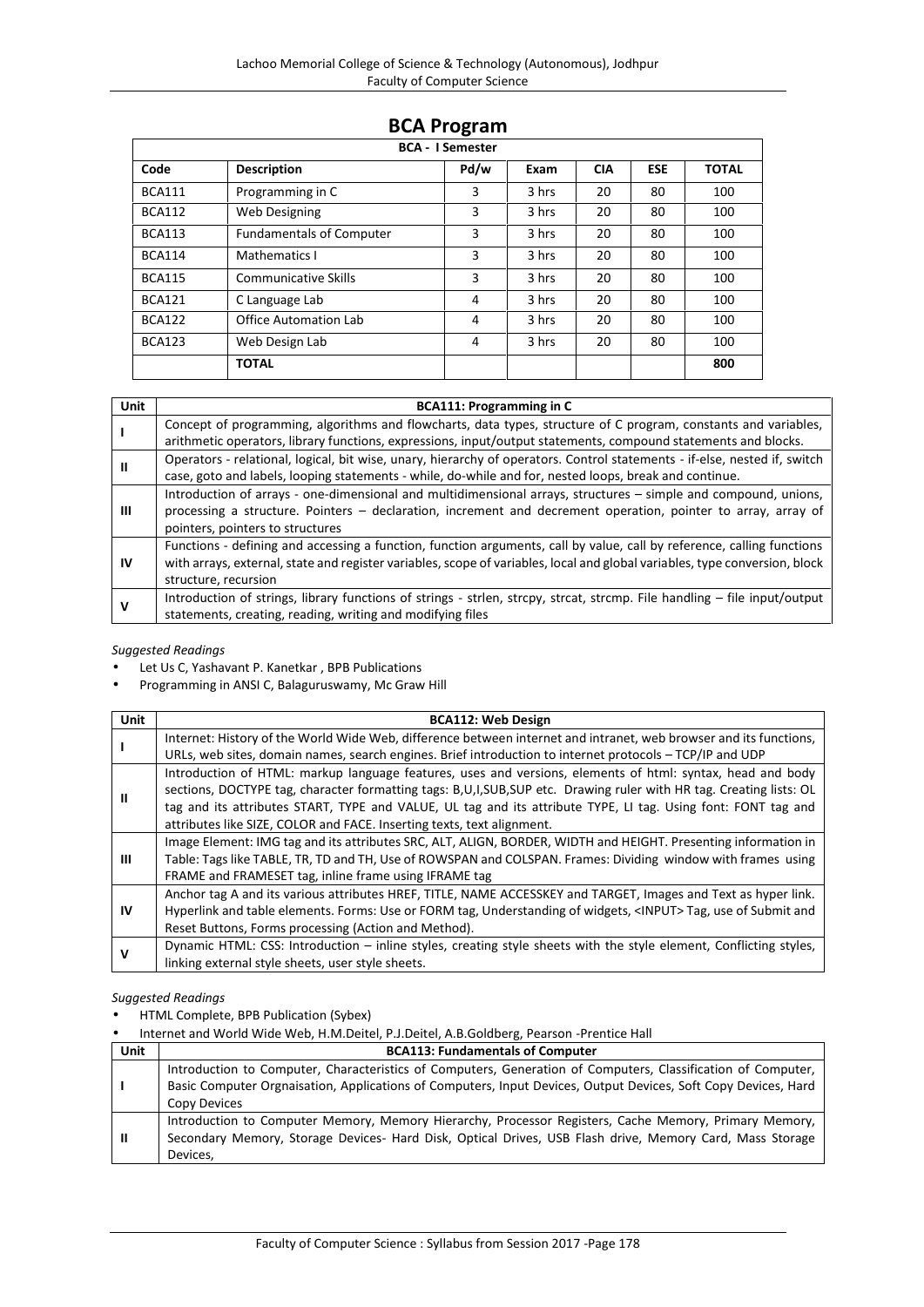|    | Introduction to Computer Software, Classification of Computer Software- System, Application, Firmware,        |
|----|---------------------------------------------------------------------------------------------------------------|
|    | Middleware.                                                                                                   |
|    | Introduction to Operating System, Evolution, Process Management, Memory Management, File Management,          |
|    | Device Management, Security Management, Command Interpreter, Algorithm, Control Structures, Flowcharts,       |
| ш  | Pseudocode, Programming Languages, Generation of Programming Languages, Categorization of High level          |
|    | Languages, Popular High Level Languages                                                                       |
|    | Introduction to Networking, Connecting Media, Data Transmission Mode, Data Multiplexing, Data Switching, Data |
| IV | Routing Techniques, Networking Topologies, Type of Network, Networking Devices, Introduction to Internet,     |
|    | Internet Services, Types of Internet Connections, Internet Security                                           |
| v  | Introduction to Emerging Computer Technologies, Distributed Networking, Peer-to-Peer Computing, Grid          |
|    | Computing, Cloud Computing, Utility Computing, On-demand Computing Wireless Network, Bluetooth                |

Fundamentals of Computers – Reema Thareja, Oxford Publications

| Unit | <b>BCA114: Mathematics I</b>                                                                                                                                                                                                                                                                                                                                                                                                                                                   |
|------|--------------------------------------------------------------------------------------------------------------------------------------------------------------------------------------------------------------------------------------------------------------------------------------------------------------------------------------------------------------------------------------------------------------------------------------------------------------------------------|
|      | Sets:-definition of sets, Representation of sets, Type of sets i.e. empty set, equal set, finite and infinite set, subset,<br>power set, universal set, operations on sets, intersection of sets, properties of operation on sets, complement of a<br>set, properties of complement of set.<br>Relations: - Definition of relation, Types of relations<br>Functions:- Definition of function Types of functions, Cartesian product of sets, Binary operations.                 |
|      | Matrix:- Definition of matrix, Types of matrixes i.e. Row matrix, column matrix, equal matrix, square matrix,<br>Diagonal matrix, Scalar matrix etc., operation on matrixes i.e. addition, subtraction and product of matrixes.<br>Determinant:- Definition of determinants, expansion of determinants, operation on determinants, minors,<br>cofactor, singular and non-singular matrix, Ad joint of matrix, Inverse of a matrix.                                             |
| Ш    | Quadratic equations:-Definition of quadratic equation, solution of quadratic equation by factorization method and<br>shridharacharya's formula, relation between the roots of a quadratic equation, Formation of quadratic equation<br>from given roots.<br>Sequence & series: Introduction, Arithmetic progression (AP), General term of a AP, sum of n terms of a AP,<br>Arithmetic mean, Geometric progression (GP), general term of G.P., Sum of a G.P., Geometrical mean. |
| IV   | Trigonometry:- Angles, Degree measures, radian measures, Relation between radian and real number, Relation<br>between degree and radian, trigonometric functions and identities, sign of trigonometric functions, sum and<br>Difference of two angles of trigonometric functions.                                                                                                                                                                                              |
| ν    | Coordinate Geometry: The number plane, distance formula, area of a triangle, section formula, slope of a line,<br>equation of a straight line: introduction, point form, slope form, two point form, intercept form, normal form,<br>distance of a point from a line, distance between two parallel lines, angle between two lines.                                                                                                                                            |

# *Suggested readings*

Matrices and Determinants; Kapoor & Gupta

NCERT mathematics book

| Unit        | <b>BCA115: Communicative skills</b>                                                                                                                                                                          |
|-------------|--------------------------------------------------------------------------------------------------------------------------------------------------------------------------------------------------------------|
|             | Comprehension: Comprehension includes understanding the language by reading and writing. Passages will                                                                                                       |
|             | be given to read and question will be asked to evaluate the level of comprehension.                                                                                                                          |
| Ш           | Text: Remedial Course in English Book II                                                                                                                                                                     |
|             | Short questions based on the passage from the text will be given.                                                                                                                                            |
|             | <b>Functional Grammar:</b>                                                                                                                                                                                   |
|             | Grammar will be taught in a functional, integrated and informal way, laying stress more on the usage rather                                                                                                  |
|             | than defining them                                                                                                                                                                                           |
|             | Modal verbs                                                                                                                                                                                                  |
| Ш           | (Can, could, may, might, shall / will, should, must would, ought to, need and dare)                                                                                                                          |
|             | Tenses: Simple Present, Progressive, Present Perfect and perfect continuous, Simple past, progressive, past<br>perfect and perfect continuous. Indication of Futurity, future continuous and future perfect. |
|             | Active and Passive Voice (Simple present & Past, Present & Past perfect and to infinitive structure) Antonyms<br>, synonyms, prefix and suffix                                                               |
|             | <b>Writing Skills</b>                                                                                                                                                                                        |
| IV          | Letter Writing: - (Formal and Informal), Various types of business and social letters and Applications                                                                                                       |
|             | Report Writing:- (Newspaper Report and Factual Reports)                                                                                                                                                      |
| $\mathbf v$ | Paragraph Writing (Descriptive and Factual) Précis Writing                                                                                                                                                   |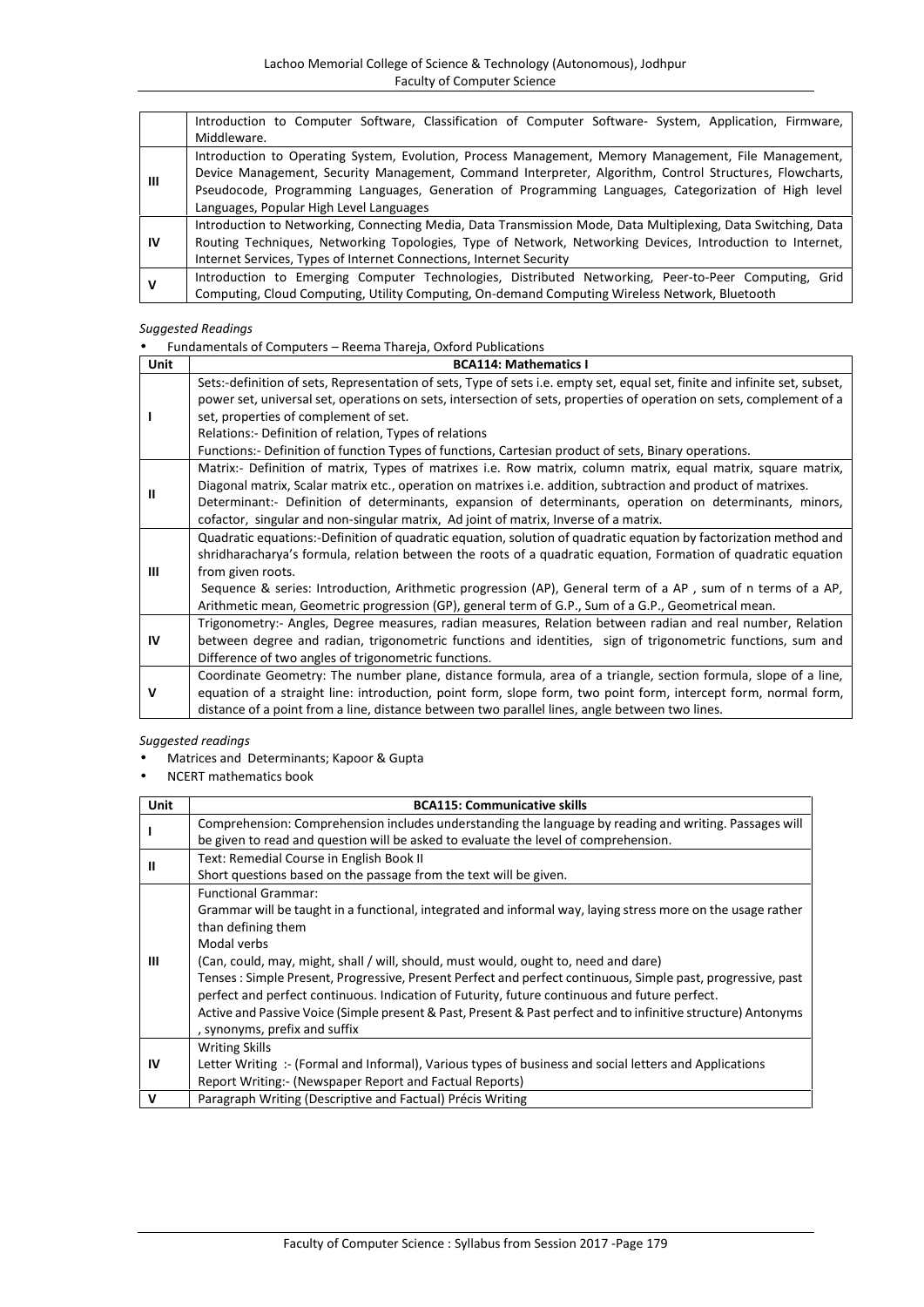#### **BCA121: C LANGUAGE LAB**

### **Practical Exercises**

Exercises based on data types, constants and variables, arithmetic operators, library functions, expressions, input/output statements, compound statements and blocks, relational, logical, bit wise, unary operators, Control statements, arrays - one-dimensional and multidimensional arrays, structures, Pointers – declaration, increment and decrement operation, pointer to array, array of pointers, pointers to structures, Functions - call by value, call by reference, calling functions with arrays, recursion, strings, file input/output statements, creating, reading, writing and modifying files

#### **BCA122: COMMUNICATIVE ENGLISH LAB**

**Practical Exercises**

Essentials of Grammar, Conversational Skills

|            | <b>BCA123: WEB DESIGN LAB</b>                                                                                                                      |  |  |  |  |
|------------|----------------------------------------------------------------------------------------------------------------------------------------------------|--|--|--|--|
| <b>SNo</b> | <b>Practical Exercises</b>                                                                                                                         |  |  |  |  |
|            | Demonstrate the character formatting Tags like <b>, <l>, <u>, <strike>, <sub>, <sup> and &lt;<br/>KBD&gt;</sup></sub></strike></u></l></b>         |  |  |  |  |
|            | Create a page with a link at the top of it that when clicked will jump all the way to the bottom of the page. At                                   |  |  |  |  |
|            | the bottom of the page there should be a link to jump back to the top of the page.                                                                 |  |  |  |  |
| 3          | Design a Web page which show's Special Character like ( $\mathbb{O}$ , $\mathbb{P}$ , $>$ , $\mathbb{O}$ etc) with the help of ASCII Codes. (Start |  |  |  |  |
|            | from 34 to 132).                                                                                                                                   |  |  |  |  |
| 4          | Demonstrate how to make a navigation frame. This navigation frame contains a list of links with the second                                         |  |  |  |  |
|            | frame as the target.                                                                                                                               |  |  |  |  |

|               |                                      | <b>BCA - II Semester</b> |       |            |     |              |
|---------------|--------------------------------------|--------------------------|-------|------------|-----|--------------|
| Code          | Description                          | Pd/w                     | Exam  | <b>CIA</b> | ESE | <b>TOTAL</b> |
| <b>BCA211</b> | <b>Mathematics II</b>                | 3                        | 3 hrs | 20         | 80  | 100          |
| <b>BCA212</b> | Data Structure                       | 3                        | 3 hrs | 20         | 80  | 100          |
| <b>BCA213</b> | Object oriented programming with C++ | 3                        | 3 hrs | 20         | 80  | 100          |
| <b>BCA214</b> | <b>Communicative English</b>         | 3                        | 3 hrs | 20         | 80  | 100          |
| <b>BCA215</b> | Principles of Management             | 3                        | 3 hrs | 20         | 80  | 100          |
| <b>BCA231</b> | <b>Environmental Science</b>         | 3                        | 3 hrs | 20         | 80  | 100          |
| <b>BCA221</b> | $C++$ Lab                            | 4                        | 3 hrs | 20         | 80  | 100          |
| <b>BCA222</b> | Communicative English Lab            | 4                        | 3 hrs | 20         | 80  | 100          |
| <b>BCA223</b> | Data Structure Lab                   | 4                        | 3 hrs | 20         | 80  | 100          |
|               | TOTAL                                |                          |       |            |     | 800          |

| Unit | <b>BCA211: Mathematics II</b>                                                                                     |
|------|-------------------------------------------------------------------------------------------------------------------|
|      | Limits:-Definition of limit of a Function, Right hand limit(RHL), Left hand limit(LHL), evaluation of limits of a |
|      | function by method of factors, method of substitution.                                                            |
|      | Continuity:- Definition of continuity, continuity of function at a point                                          |
|      | Differentiability: differentiability of function at a point.                                                      |
|      | Standard formulae of derivatives, differentiation of product and quotient of two functions, Differentiation       |
| Ш    | of a function of a function, logarithmic differentiation, differentiation of implicit and parametric functions.   |
| Ш    | Maclaurins theorem, expansion of some standard functions i.e. The case etc., Taylor's theorem and                 |
|      | simple problems, Maxima and minima of functions of one variable and simple problems based on it.                  |
| IV   | Integrations : Integration by standard formula, Integration by substitution, integration by parts.                |
| ν    | Definite integral : Evaluation of definite integrals, properties of definite integrals and simple problems based  |
|      | on it.                                                                                                            |

*Suggested Readings*

NCERT Mathematics book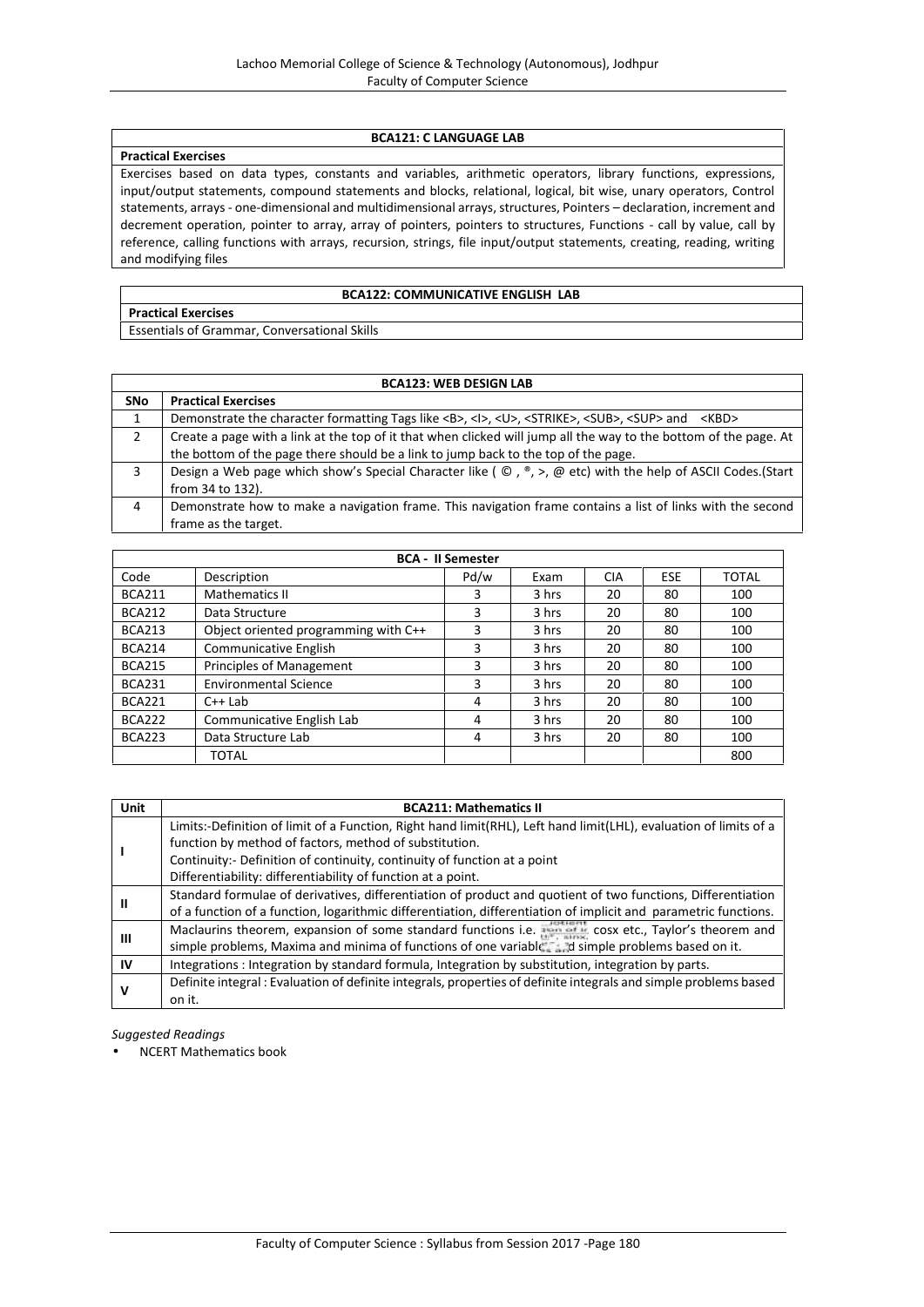| Unit | <b>BCA212: Data Structure</b>                                                                                     |
|------|-------------------------------------------------------------------------------------------------------------------|
|      | Elementary data structure: Data types, Arrays and their representation, records and record structures.            |
|      | Linked lists: Representation of linked list in memory, insertion, deletion and searching of linked list, circular |
|      | linked list, doubly linked list,                                                                                  |
|      | Stacks: Definition, array and linked implementation, operations on stack, application of stack, arithmetic        |
| Ш    | expressions and recursion, prefix and postfix notations, evaluation of polish notation using stack. Queues:       |
|      | Queue data structure, implementation, operation on queues, operations on circular queue, priority queues.         |
|      | Trees: Concept and terminology, Binary trees, linear and linked representation of binary trees, binary search     |
| Ш    | tree, insertion and deletion operations on a binary search tree, Tree traversal techniques- In order,             |
|      | Preorder, Post order traversal and their recursive algorithms.                                                    |
| IV   | Graphs and their representations, adjacency matrix, path matrix, graph traversal, breadth first search and        |
|      | depth first search algorithms.                                                                                    |
| v    | Sorting and Searching: Sequential, Binary Search, Internal and external sorting techniques, Bubble sort,          |
|      | Insertion sort, Selection sort, Merge sort and quick sort algorithms.                                             |

Schaum's outline Data structure.

E.Horowiz and S.Sahani, " Fundamentals of Data structures", Galgotia Book source Pvt. Ltd., 2003

R.S.Salaria, " Data Structures & Algorithms" , Khanna Book Pblishing Co. (P) Ltd..,2002

| BCA213: Object Oriented Programming with C++ |                                                                                                                                                                                                                                                                                                                                                                                                                                                                                                                                                                                                                                                                                                                                               |  |  |  |
|----------------------------------------------|-----------------------------------------------------------------------------------------------------------------------------------------------------------------------------------------------------------------------------------------------------------------------------------------------------------------------------------------------------------------------------------------------------------------------------------------------------------------------------------------------------------------------------------------------------------------------------------------------------------------------------------------------------------------------------------------------------------------------------------------------|--|--|--|
| Unit                                         |                                                                                                                                                                                                                                                                                                                                                                                                                                                                                                                                                                                                                                                                                                                                               |  |  |  |
|                                              | Principles of Object -Oriented Programming:-Object-Oriented Programming Paradigm, Basic concepts of<br>Object-Oriented programming, Benefits of OOPS, Object-Oriented Language, Application of OOPS,<br>Application of C++, Simple C++ Program, Structure of C++ program, Creating Source file. Compiling and<br>linking, Tokens, Keywords, Identifiers, constants, Basic data types, User-defined data types, derived data<br>type, Symbolic constants, Type compatibility, Declaration of Variables, Dynamic initialization of variable,<br>Reference variable, Operator in C++, Scope resolution operator, Member dereferencing operator, Memory<br>management operator, manipulator, Type cast operator.                                  |  |  |  |
| Ш                                            | Expressions and their type, Special assignment expression, implicit conversion, operator overloading,<br>Operator precedence, control structure Function in C++:- Function prototype, call by reference, Return by<br>reference, Inline function, Default arguments, const Argument, Function overloading, Classes and Object:-<br>Specifying a class, Defining member function, C++ program with class, Making an outside function inline,<br>Nesting of member functions, access modifier, array with in class, memory allocation for object, static data<br>member, static member function, Array of objects, Objects as function argument, Friend function, Friend<br>class, Returning objects, const member function, pointer to member. |  |  |  |
| Ш                                            | Constructors:- Constructors, parameterize constructor, Multiple constructor in a class, constructors with<br>default argument, Dynamic initialization of object, copy constructor, dynamic constructor, constructing two<br>dimensional array, const object, Destructors, Operator Overloading:- Operator overloading, overloading<br>unary operators, overloading binary operators, overloading binary operators using friend, Manipulation of<br>string using operator, Rules for overloading operators, type conversion.                                                                                                                                                                                                                   |  |  |  |
| IV                                           | Inheritance: - Defining derived classes, Single inheritance, Private member inheritance, Multilevel<br>inheritance, Multiple inheritance, Hierarchical inheritance, Hybrid inheritance, Virtual base classes, Abstract<br>classes, Constructor in derived classes, Member classes: Nesting of classes, Template, generic function,<br>generic classes.                                                                                                                                                                                                                                                                                                                                                                                        |  |  |  |
| ٧                                            | Working with file:- Classes for file stream operations, opening and closing a file, Detecting End-of file,<br>Open(): file mode, File pointer and their manipulation, Sequential input and output operation.                                                                                                                                                                                                                                                                                                                                                                                                                                                                                                                                  |  |  |  |

*Suggested Readings*

Object- Oriented Programming with C++ by E Balagurusamy, Tata McGraw hill

| <b>Unit</b> | <b>BCA214: Communicative English</b>                                                                      |
|-------------|-----------------------------------------------------------------------------------------------------------|
|             | Unseen Passage for analysis                                                                               |
|             | (Question answers, vocabulary, one word, sentence formation, synonyms and Antonyms)                       |
|             | Subject verb concord: (Rules regarding the concord will be discussed and Exercises will be given)         |
|             | Reported Speech : (Declarative sentences, Imperatives, Interrogatives – wh- questions yes / no questions, |
| Ш           | exclamation sentences)                                                                                    |
|             | Non Finite verbs: (Gerunds, infinitives and participles)                                                  |
| Ш           | Idioms, Common Errors (Involving the use of Articles, Prepositions and Tenses) One word substitution.     |
|             | Writing skills: Formal Letters                                                                            |
| ΙV          | Various types of Business letters related to Job Application and Resume Writing                           |
|             | Report writing, Project Report                                                                            |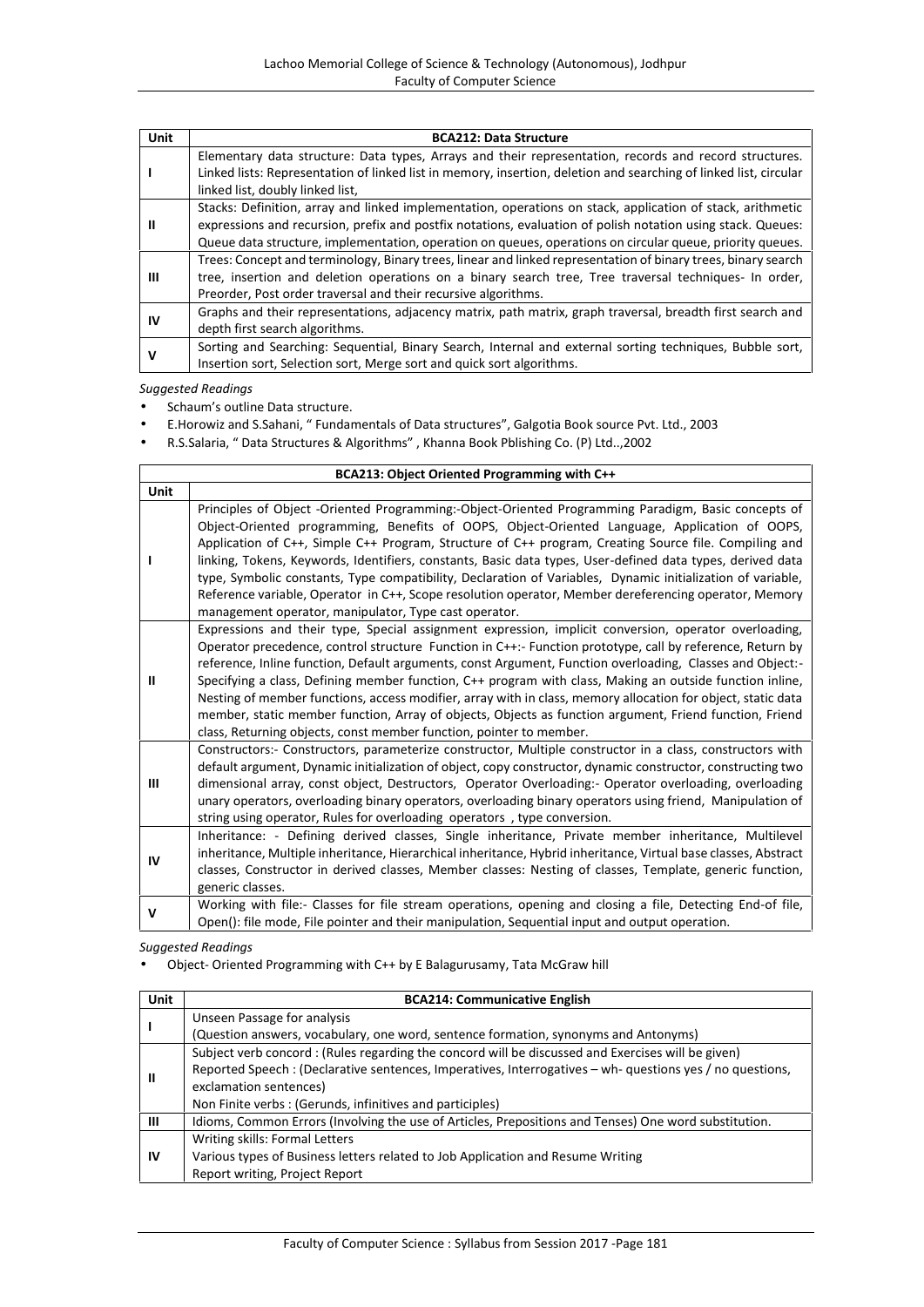| v    | Essay writing and short composition.                                                                         |  |  |  |  |  |  |
|------|--------------------------------------------------------------------------------------------------------------|--|--|--|--|--|--|
|      |                                                                                                              |  |  |  |  |  |  |
| Unit | <b>BCA215: Principles of Management</b>                                                                      |  |  |  |  |  |  |
|      | Introduction to Management- Meaning & Definition, Nature, Scope and Functions of Management, Roles           |  |  |  |  |  |  |
|      | and Responsibilities of a Manager, System and Contingency Approach for understanding organizations,          |  |  |  |  |  |  |
|      | Planning - Concept, Nature, Importance, Advantages & Limitations, Essentials of Planning, Types of planning. |  |  |  |  |  |  |
| Ш    | Objectives-Definition, Characteristics, Essentials of Objectives, Management by Objectives (MBO).            |  |  |  |  |  |  |
|      | Fundamentals of Organizing-Meaning and definition -Nature and purpose, Types of Organizations: line, staff   |  |  |  |  |  |  |
| Ш    | and matrix. Delegation of Authority- Centralization & Decentralization, Span of Management.                  |  |  |  |  |  |  |
| 1V   | Decision Making-Concept, Process, Types, Direction & Co-ordination- definition and Meaning - Importance,     |  |  |  |  |  |  |
|      | Management by Exception.                                                                                     |  |  |  |  |  |  |
| v    | Controlling: Concept and Process, Control Techniques, Control as a Feedback System and Feed Forward          |  |  |  |  |  |  |
|      | Control. Span of control.                                                                                    |  |  |  |  |  |  |

- Management & Organization- Louis A. Allen, McGraw Hill, publications
- Management: A Global Perspective, Koontz & Weirich, McGraw Hill publications
- Management- Koontz & O' Donnel, Tata McGraw Hill publications

| <b>Unit</b>  | <b>BCA231: Environmental Science</b>                                                                                                                                                                                      |
|--------------|---------------------------------------------------------------------------------------------------------------------------------------------------------------------------------------------------------------------------|
| $\mathbf{I}$ | The multidisciplinary Nature of Environment Studies - Definition, Scope & Importance, Need for public                                                                                                                     |
|              | awareness, Natural Resources & Its conservation $-$ Energy resources $-$ Growing energy needs renewable &<br>Nonrenewable energy Resources, Use of alternative energy resources - solar and wind energy, Forest Resources |
|              | - Use & over-exploitation, deforestation & their effects on forest & tribal people, Land resources - Land as<br>resource, land degradation, soil Erosion & Desertification.                                               |
|              | Natural resources and its conservation-Water resources : Use and over utilization of surface and ground water,                                                                                                            |
| $\mathbf{I}$ | Floods, Drought, Conflicts over water, Mineral resources : Use and exploitation, Effect of extracting and using                                                                                                           |
|              | mineral resources on environment, Food resources: World food problem, Strategies of modern agriculture to                                                                                                                 |
|              | increase food production, Effect of fertilizers and chemical pesticides on food.                                                                                                                                          |
| Ш            | Concept of an ecosystem, Structure of an ecosystem, Energy flow in the ecosystem, Food chains, food web and                                                                                                               |
|              | ecological pyramid, Brief idea about terrestrial ecosystem and aquatic ecosystem                                                                                                                                          |
|              | Biodiversity & Its conservation - Introduction - Definition : genetic, species & ecosystem, Diversity - Value of                                                                                                          |
| <b>IV</b>    | Biodiversity, Biodiversity at global, national & local levels, Threats to Biodiversity - habitat loss, poaching of                                                                                                        |
|              | wildlife, Important Endangered species of India                                                                                                                                                                           |
|              | Environmental pollution -Causes, effect and control measures: Air pollution, Water pollution, Soil pollution,                                                                                                             |
| v            | Noise pollution, Thermal pollution, Nuclear hazards, Solid waste management, Socio-Legal Issues related to                                                                                                                |
|              | Environment Protection, Role of NGO's and individual in prevention of pollution, Environmental protection Act                                                                                                             |

#### **BCA221: C++ LAB**

Exercises based on Class, Namespace, Function, Operator Overloading, Binary Operator Overloading, Constructor, Copy Constructor, Exception Handling Divide by zero, Multiple Catch, Friend Function, Function Overloading, Function Template, Inline Function, Multiple Inheritance, File Operation – read, write, Inheritance, Static Data and Member Function, Unary Operator Overloading, Virtual Base Class, Virtual Functions

#### **BCA222: OFFICE AUTOMATION LAB**

#### **Exercises based on** Creating and Formatting a simple document (using bulleted and Numbered list, adding Headers, Footers and Page numbers, Tables (create tables, editing tables, formatting tables, converting), Mail Merge.

**Exercises based on** Formatting the worksheets( Formatting the cell, rows and columns), Working with functions and formulae, Presenting Data with Charts

**Exercises based on** Presentation using Text, animation, images, media, Creating a graph in a PowerPoint slides, Creating self running presentations

# **Practical Exercises**

**Practical Exercises**

**Practical Exercises**

#### **BCA223:DATA STRUCTURE LAB**

Exercises based on Linear array and Multidimensional array, Linked list: insertion, deletion ,searching a item, Stack implementation using Array, Stack implementation using Linked lists, Queue implementation, Tree traversal, Searching : Linear, Binary, Sorting: Bubble, Insertion, Selection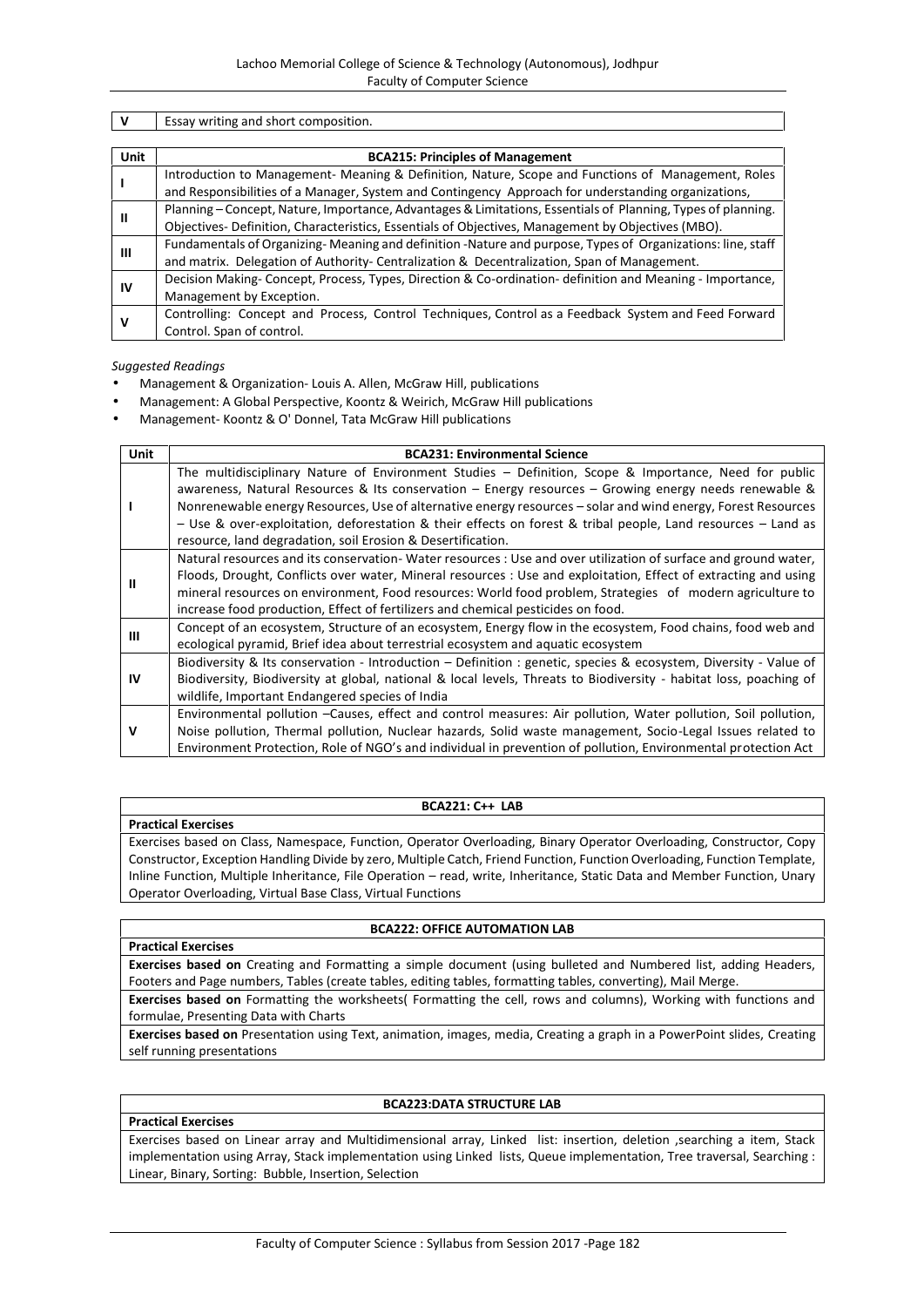| <b>BCA - III Semester</b> |                            |      |       |            |            |       |
|---------------------------|----------------------------|------|-------|------------|------------|-------|
| Code                      | Description                | Pd/w | Exam  | <b>CIA</b> | <b>ESE</b> | TOTAL |
| <b>BCA311</b>             | Java Programming           | 3    | 3 hrs | 20         | 80         | 100   |
| <b>BCA312</b>             | <b>Computer Networks</b>   | 3    | 3 hrs | 20         | 80         | 100   |
| <b>BCA313</b>             | Database System            | 3    | 3 hrs | 20         | 80         | 100   |
| <b>BCA314</b>             | E-commerce and Cyber Law   | 3    | 3 hrs | 20         | 80         | 100   |
| <b>BCA315</b>             | <b>Digital Electronics</b> | 3    | 3 hrs | 20         | 80         | 100   |
| <b>BCA321</b>             | Java Programming Lab       | 4    | 3 hrs | 20         | 80         | 100   |
| <b>BCA322</b>             | Database Lab               | 4    | 3 hrs | 20         | 80         | 100   |
| <b>BCA323</b>             | Digital Electronics Lab    | 4    | 3 hrs | 20         | 80         | 100   |
|                           | <b>TOTAL</b>               |      |       |            |            | 800   |

| Unit | <b>BCA311: JAVA Programming</b>                                                                                                                                                                                                                                                                                                                                 |
|------|-----------------------------------------------------------------------------------------------------------------------------------------------------------------------------------------------------------------------------------------------------------------------------------------------------------------------------------------------------------------|
|      | Object Oriented Concepts in Java, Comparison of Java and C++, Java features like security, portability, byte<br>code, java virtual machine, object oriented, robust, multithreading, architectural neutral, distributed and                                                                                                                                     |
|      | dynamic. Java Source File Structure, Compilation, Execution                                                                                                                                                                                                                                                                                                     |
| Ш    | Class Fundamentals, Object & Object reference, Creating and Operating Objects, Use of Tokens, Identifiers,                                                                                                                                                                                                                                                      |
|      | Keywords, Literals, Comments, Primitive Data Types, Operators-precedence and associativity, Type<br>conversion, Command line argument, accepting input from keyboard, decision making – if, if. Else, switch;                                                                                                                                                   |
|      | loops – for, while, dowhile; special statements–return, break, continue.                                                                                                                                                                                                                                                                                        |
| ш    | Array – single and two dimension array. Object Life time & Garbage Collection, Access Modifiers,<br>Constructors, Object Life time & Garbage Collection, Defining Methods, Argument Passing Mechanism,                                                                                                                                                          |
|      | Method Overloading, Recursion, Finalize() Method, Use of this keyword                                                                                                                                                                                                                                                                                           |
| IV   | Inheritance – Advantages of Inheritance in OOP, types of Inheritance, constructors in inheritance, use of<br>super keyword, polymorphism; Interfaces - defining an interface, implementing and applying interfaces,<br>using variables in interfaces, extending interfaces; Method overriding – use, need, advantage. Use of super,<br>final and static keyword |
| ν    | Package - Organizing Classes and Interfaces in Packages, Package as Access Protection, defining Package,<br>CLASSPATH Setting for Packages and Naming Convention for packages. Applets, Applet security<br>restrictions, the class hierarchy for applets, Life cycle of applet, HTML Tags for applet. Difference between                                        |
|      | application and applet.<br>Exception Handling: trycatchthrowthrowsfinally, Throwing your known exception                                                                                                                                                                                                                                                        |

Programming with Java IV Edition – E Balagurusamy IV Edition

| Unit | <b>BCA312: Computer Networks</b>                                                                           |
|------|------------------------------------------------------------------------------------------------------------|
|      | Principles of Data Communication: Evolution of computer networks, General features and tasks of a          |
|      | communication system, need for modulation. Fundamentals of signals, carrier waves, general principles of   |
|      | amplitude modulation, frequency modulation and phase modulation, elements of LAN, WAN, MAN.                |
|      | Introduction to serial communication.                                                                      |
|      | Networking Architecture: ISO-OSI, IBM SNA architecture -their functions of each layer and implementation.  |
| н    | Concepts of circuit switching, packet switching and message switching. Fundamentals of datagrams. Flow     |
|      | and Error Control – Stop and Wait, Sliding Window, Automatic Repeat Request                                |
|      | Data communication concepts: Connecting devices, hub, switch, bridge, routers and gateways, Signal         |
| ш    | encoding and decoding techniques - Amplitude Modulation, Frequency Modulation, Phase Modulation,           |
|      | signal bandwidth requirements, signal formats used in LAN, network protocols: LAN cabling standards, IEEE  |
|      | LAN standards, Introduction to Ethernet (IEEE 802.3)                                                       |
|      | Error detection and correction codes: Parity bit, Checksum, Hamming codes, CRC, single error detection and |
| IV   | correction. Introduction to Network security Model, concepts of key, ceaser cipher, transposition cipher,  |
|      | DES.                                                                                                       |
|      | Transmission media-twisted pair, coaxial cable, optical-fibre. LAN topologies: STAR, BUS and RING network, |
| v    | LAN access techniques: ALOHA, CSMA, token ring and token bus. Issues related with network reliability and  |
|      | fault redundant network systems.                                                                           |

*Suggested Readings*

- **•** Stalling, Data & Computer Communication
- Tanenbaum, Computer Network, Pearson.Ed., Pearson
- Kurose, Computer Networking, Pearson
- Peterson, Davie; Computer Networks, Elsevier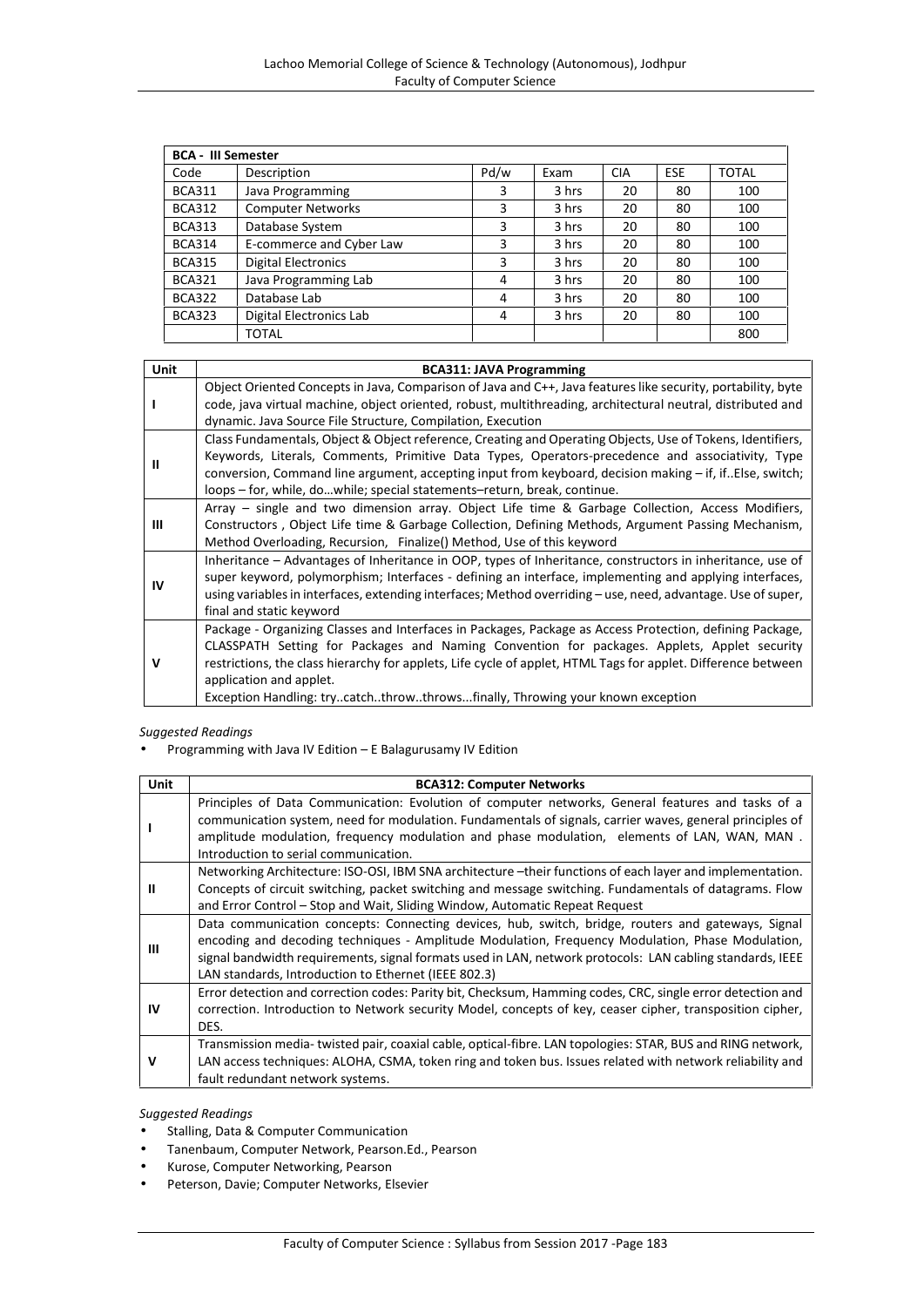| Unit | <b>BCA313: Database System</b>                                                                                |
|------|---------------------------------------------------------------------------------------------------------------|
|      | Introduction to Database: Need for DBMS, advantages of DBMS, views of data, instances and schema data         |
|      | independence, database administrator, database manager, database languages, overall structure of DBMS.        |
| Ш    | Entity Relationship Model: Entities, attributes, relationship, constraints, keys, E-R diagram. Concept of     |
|      | strong and weak entity sets, generalization, specialization and aggregation.                                  |
|      | Relational Model: Structure of Relational Databases, Relational Databases, Modification of the Databases,     |
| ш    | Tuple Relational Calculus, Domain Relational Calculus.                                                        |
|      | $SQL$ – Basic structure – Clauses, data types, creating tables. Modification of the database – deletion,      |
|      | insertion, updates. Retrieving data from tables, ordering, set operations - union, intersect, except, concept |
| 1V   | of NULL values, nested subqueries – set membership, set comparison, exist and not exist operator, unique,     |
|      | not unique construct.                                                                                         |
|      | Joins, equi-joins, non-equi-joins, self joins, outer joins. Aggregate functions - group by and having clause. |
| ν    | Math functions, string functions, group by clause. Indexes, views, granting and revoking permissions.         |

- Database Concepts, Korth, Silbertz, Sudarshan, McGraw Hill
- Fundamentals of Database Systems, Elmasri, Navathe, Addision Wesley

| Unit | <b>BCA314: E-Commerce and Cyber Law</b>                                                                                                                                                                                                                                                                                                                             |  |  |  |  |  |  |
|------|---------------------------------------------------------------------------------------------------------------------------------------------------------------------------------------------------------------------------------------------------------------------------------------------------------------------------------------------------------------------|--|--|--|--|--|--|
|      | Electronic Commerce, Scope of the Internet and Web, Using the web to reach the customer, Benefits of E-<br>Commerce markets, Type of E-Commerce Technology, Types of E-Business Models and Markets, Types of E-<br><b>Commerce Providers and Vendors</b>                                                                                                            |  |  |  |  |  |  |
| Ш    | E-Commerce Website Creation, Managing E-Commerce Website Development- Website Server, Developing<br>Commerce Site, Requirement for Site, Building the Site, Implementation of Site, Building Shopping Cart<br>Application, Mobile E-Commerce, Enhancing a Web Server with E-Commerce Application Development.                                                       |  |  |  |  |  |  |
| Ш    | Implementing and Managing E-Commerce Site- Strategies, Techniques and Tools, Implementing<br>merchandising strategies, E-Commerce Databases, Applying and Managing E-Business Intelligence Tools for<br>application development, Types of Security Techniques, Building E-Commerce Trust Infrastructure.                                                            |  |  |  |  |  |  |
| IV   | E-Payments Technology- Payment Technologies Issues, E-payment through Smart Cards, E-payment system,<br>Digital Currencies, International E-Commerce Solutions- Auction resources, Smart Cards, Digital Wallets,<br>Person to Person payments, Micropayment System (eCash), Token value and store based credits.                                                    |  |  |  |  |  |  |
| v    | Introduction to IT and Cyber laws, Cyber Crimes - Internet, Hacking, Cracking, Viruses, Virus Attacks,<br>Pornography, Software Piracy, Intellectual property rights, Legal System of Information Technology, Social<br>Engineering, Mail Bombs, Bug Exploits, Cyber Crime Investigation and Cyber Security etc., E-Mail Tracking,<br>IP Tracking, E-Mail Recovery. |  |  |  |  |  |  |

Reference Books:

Electronic Commerce : Pete loshin, John Vacca.

| Unit | <b>BCA315: Digital Electronics</b>                                                                                                                                                                                                                                                                                                                                                                                                                                                                                                                         |
|------|------------------------------------------------------------------------------------------------------------------------------------------------------------------------------------------------------------------------------------------------------------------------------------------------------------------------------------------------------------------------------------------------------------------------------------------------------------------------------------------------------------------------------------------------------------|
|      | Number Systems and Codes: Number Systems: Decimal Number System, Binary Number System, Octal<br>Number System, Hexa-Decimal Number System, Inter-conversion methods. Binary Arithmetic: addition<br>and subtraction, Binary Codes: Weighted and Non-Weighted Codes, 8421 BCD Code, Excess-3 Code, Gray<br>Code, ASCII and EBCDIC.                                                                                                                                                                                                                          |
| Ш    | Boolean Algebra: Introduction to Logic. Logic Operations, AND, OR, NOT. Principle of Duality, AND Law,<br>OR Law, Law of Negation, Commutative Law, Associative Law, Distributive Law, De-Morgan's Theorem.<br>Digital Circuits: Introduction to Combinational and Sequential Circuits, Classification of Gates: Basic<br>Gates, Universal Gates, And Exclusive Gates. Minterms and Maxterms, Sum of Products (SOP) and<br>Products of Sum (POS). Reduction Techniques: Need of Reduction. Reduction by Boolean Algebra,<br>Karnaugh Maps: 2,3,4 Variable. |
| Ш    | Combinational Circuits: Arithmetic Circuits: Half-Adder, Half-Subtractor, Full Adder, Full Subtractor,<br>Parallel Adder, 2's Compliment Adder-Subtractor. Multiplexers, De-Multiplexers, Decoders, Encoders,<br>Magnitude Comparator.                                                                                                                                                                                                                                                                                                                     |
| IV   | Sequential Circuits: Flip-Flops: RS, D using NAND and NOR Gates, Introduction to Clock, & Timing<br>Diagrams. Gated Flip-Flops (Latches). J-K Flip-Flop, T-Flip-Flop, J-K Master Slave Flip-Flop. Registers: Buffer<br>register, shift register, SISO, SIPO, PISO, PIPO registers.                                                                                                                                                                                                                                                                         |
| v    | Sequential Circuits: Counters: Asynchronous and Synchronous; Ripple Up, Ripple Down Counters, Modulo<br>Counters. Design of Synchronous Counters. Memories: Classification of memories, Volatile and Non-<br>Volatile memories. Memory Technologies; Semiconductor, Magnetic and Optical Memories. RAM and<br>ROM.                                                                                                                                                                                                                                         |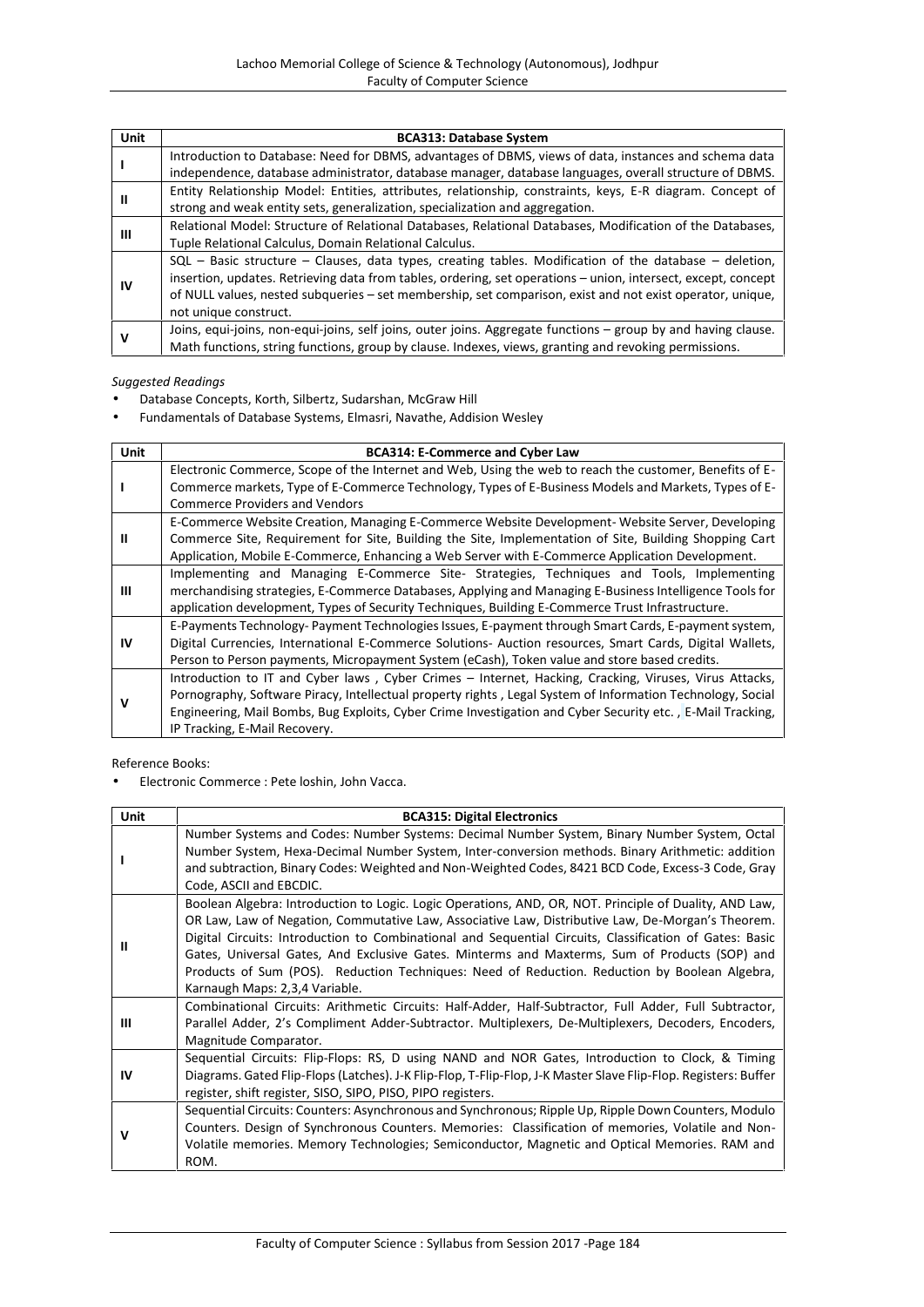- Fundamentals of Digital Circuits, Kumar Anand. A., PHI New Delhi
- Modern Digital Electronics, Jain R. P., Tata Mc Graw Hill , New Delhi
- Digital Design, Mano Morris, M. , PHI, New Delhi
- Digital Computer Fundamentals, Bartee Thomas, C., Mc Graw Hill.

#### **BCA321: JAVA LAB**

**Practical Exercises** Exercises based on Input/output statements, loops, if, switch, array(1d-2d), constructors, Method Overloading, static and this and final keywords, String and its inbuilt functions, inbuilt mathematical functions, Method Overriding, Abstract Class, Runtime polymorphism, Exception Handling (User defined also), finally block, package, applet.

### **BCA322: DATABASE SYSTEM LAB**

Exercises based on creating table, inserting data into tables, viewing data in the tables, sorting data in table, deleting tuples from table, updating the contents of a table, modifying the structure of table, applying primary key, foreign key and unique key constraints, computations on table data, oracle functions, grouping data from tables, subqueries, Joins

### **BCA323: DIGITAL ELECTRONICS LAB**

### **Practical Exercises**

**Practical Exercises**

Exercises based on Logic Gates:Verification of AND,OR,NOT,Universal Gates,Exclusive gates with 2 and more inputs, truh tables, NAND GATE as universal gate, Designing of logic circuits from equations. Boolean laws and postulates,demorgan's Theorem, Adder: Half adder, Full adder; Subtractor: Half , full subtractor; Encoder, Decoder, Multiplexer, Demultiplexer, 2-2 bit comparator, Sequential Circuits: RS latch,RS Flip flop,D latch,D flip Flop,J K Flip Flop, J K master slave flip flop with characteristic tables ad block, circuit diagrams;Registers:Buffer,Shift register, Counters: Asynchronous and Synchronous; Ripple Up, Ripple Down Counters, Modulo Counters.

| <b>BCA - IV Semester</b> |                                                                             |      |       |            |            |              |
|--------------------------|-----------------------------------------------------------------------------|------|-------|------------|------------|--------------|
| Code                     | Description                                                                 | Pd/w | Exam  | <b>CIA</b> | <b>ESE</b> | <b>TOTAL</b> |
| <b>BCA411</b>            | <b>VB.NET</b>                                                               | 3    | 3 hrs | 20         | 80         | 100          |
| <b>BCA412</b>            | &<br>Oriented<br><b>Numerical</b><br>Computer<br><b>Statistical Methods</b> | 3    | 3 hrs | 20         | 80         | 100          |
| <b>BCA413</b>            | <b>Operating System</b>                                                     | 3    | 3 hrs | 20         | 80         | 100          |
| <b>BCA414</b>            | <b>Computer Graphics</b>                                                    | 3    | 3 hrs | 20         | 80         | 100          |
| <b>BCA415</b>            | Computer Architecture                                                       | 3    | 3 hrs | 20         | 80         | 100          |
| <b>BCA421</b>            | <b>VB.NET Lab</b>                                                           | 4    | 3 hrs | 20         | 80         | 100          |
| <b>BCA422</b>            | Computer Graphics Lab                                                       | 4    | 3 hrs | 20         | 80         | 100          |
| <b>BCA423</b>            | Computer Architecture Lab                                                   | 4    | 3 hrs | 20         | 80         | 100          |
|                          | <b>TOTAL</b>                                                                |      |       |            |            | 800          |

| <b>BCA411: VB.NET</b> |                                                                                                                                                                                                                                                                       |  |  |  |
|-----------------------|-----------------------------------------------------------------------------------------------------------------------------------------------------------------------------------------------------------------------------------------------------------------------|--|--|--|
| <b>Unit</b>           |                                                                                                                                                                                                                                                                       |  |  |  |
|                       | DOT NET Framework, Overview and Base Class Library, MSIL, Common Language Run Time (CLR), Events,<br>NET Assemblies, Shared Assemblies, Advantages of Assemblies over Predecessors, Dynamic Link Library.<br>(DLL), Namespaces, Visual Studio IDE                     |  |  |  |
| Ш                     | Variables, Data types, Operators, Control Structures: if-then-else, Select Case, for-next, for EachNext, Do<br>loop, While End While, Type Conversions, Functions, Subroutines, , Error Handling and Debugging                                                        |  |  |  |
| Ш                     | Array: One dimensional, two dimensional, variable size arrays, System. Array class, Array list class, Building<br>Windows Application: button, checkbox, checkedlistbox, colordialog, combobox, datetimepicker, label,<br>listbox, listview, picturebox, progressbar. |  |  |  |
| IV                    | Controls: Radiobutton, textbox, masked text box, rich text box, numeric up-down, treeview, tooltip, timer,<br>Tab control, panel, group box, menu strip, status strip, tool strip, openfiledialog, savefiledialog,<br>folderbrowserdialog.                            |  |  |  |
| ν                     | Basic Idea of ADO.NET, OleDbConnection, OleDbCommand, OleDbDataReader, OleDbDataAdapter, Dataset,<br>Datatable, Datarow, Datacolumn. Using Data controls: Datagridview, binding source, binding navigator.                                                            |  |  |  |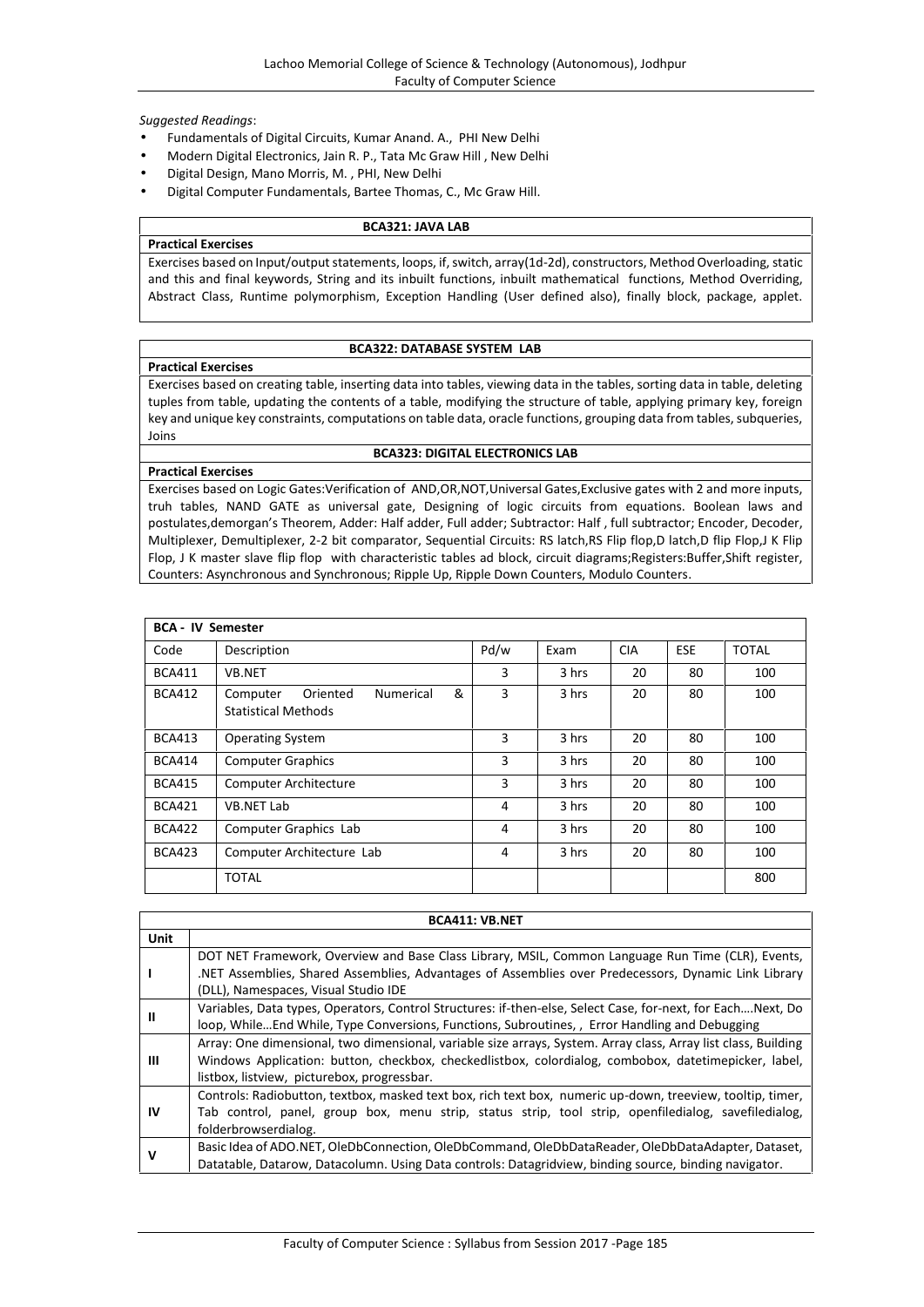- The Visual Basic. NET Bible by Bill Evjen, Jason Beres and et al. ISBN: 0764548263
- ASP.NET Bible by mridulaParihar and et al. ISBN: 0764548166

| <b>Unit</b> | <b>BCA412: Computer Oriented Numerical and Statistical Method</b>                                                                                                                                                                                                                                                                                                                                        |
|-------------|----------------------------------------------------------------------------------------------------------------------------------------------------------------------------------------------------------------------------------------------------------------------------------------------------------------------------------------------------------------------------------------------------------|
|             | Significant digits, floating point representation of numerals, arithmetic operations with normalized floating<br>point number-addition, subtraction, multiplication and division, errors in numerical computation. Pitfalls in<br>computing.                                                                                                                                                             |
| Ш           | Initial approximation of roots, Descate's rule of sign, Iterative Methods - Bisection, Regula-Falsi, Newton<br>Raphson, method of successive approximations, Concepts of roots synthetic division, value and values of<br>derivative of a polynomial by synthetic division.                                                                                                                              |
| Ш           | Solution of ordinary differential equations - Taylor's method, Euler's method, RungeKutta second and fourth<br>order method, Picard's method, modified Euler's method. Numerical Integration - Introduction, Trapezoidal<br>rule, Simpson's 1/3 and 3/8 rule.                                                                                                                                            |
| IV          | Solution of simultaneous linear equation: Gauss elimination method, Pivoting, ill conditioned equations,<br>Refinement of solution, Gauss Seidal iterative method. Curve fitting - Method of least squares, fitting of<br>straight lines, polynomials, exponential curves.                                                                                                                               |
| v           | The basic concepts: Variables and Attributes, Statistics, Population and sample, complete enumeration vs<br>sample surveys, probability and purposive sampling, simple random sampling Frequency distributions:<br>Frequency distributions, histograms, Frequency polygons, frequency curves, cumulative frequency,<br>distributions, ogives, Measure of Central Tendency, Median, mode, arithmetic mean |

### *Suggested Readings*

- Computer Oriented Numerical Methods, R S Salaria, Khanna Publication
- Computer Oriented Numerical Methods, P Thangaraj, PHI Publication
- Computer Oriented Numerical Methods, V Rajaraman, Prentice Hall India
- $\bullet$  and  $\bullet$

| Unit        | <b>BCA413: Operating System</b>                                                                            |
|-------------|------------------------------------------------------------------------------------------------------------|
| -1          | Introduction: Definition of Operating System, Types of operating systems: Batch Systems, Multi             |
|             | programming, Multiuser, Multitasking, Time-sharing, Spooling, Parallel, Distributed and Real-time systems, |
|             | Operating System Concepts, Operating System Services, System calls.                                        |
|             | Process Management: Process concept, Process States, Representation of process (PCB), Process              |
| Ш           | Scheduling, CPU Scheduling: Scheduling Criteria, Scheduling Algorithms, Algorithm evaluation.              |
|             | Memory Management: Contiguous, Non contiguous, Swapping, Fragmentation, Compaction, Paging,                |
| Ш           | Segmentation, Virtual memory management, Demand paging, Page replacement and Virtual memory                |
|             | concepts, Introduction to Thrashing.                                                                       |
|             | The Deadlock problem, Characterization (Hold and wait, Circular Wait, No Pre-emption, No sharing of        |
| IV          | resources), Prevention, Avoidance: (RAG And Wait for Graph), Detection and Recovery from Deadlock:         |
|             | (Banking algorithm and detection algorithm), Concept of Fork and Join methods.                             |
|             | Process concurrency, Concept of concurrency, cooperating process, precedence graph, Critical section       |
| $\mathbf v$ | problem, Mutual exclusion, semaphores, classical process (Reader Writer problem, Consumer producer         |
|             | problem, Dining Philosopher problem), Inter Process Communication                                          |

### *Suggested Readings*

Operating System Concepts Abraham Silberschatz, Peter Baer Galvin, Greg Gagne, John Wiley & Sons Inc.

| <b>Unit</b> | <b>BCA414: Computer Graphics</b>                                                                                                                                                                                                                                                                                                                                                                                                                                                          |
|-------------|-------------------------------------------------------------------------------------------------------------------------------------------------------------------------------------------------------------------------------------------------------------------------------------------------------------------------------------------------------------------------------------------------------------------------------------------------------------------------------------------|
|             | Introduction: fundamentals of Computer Graphics, point, dot, pixel, Resolution, Elements of graphics<br>workstation. Video Display Devices-Raster Scan Systems Random Scan systems. Input devices. Graphics<br>Software Coordinate Representations, Fundamental Problems in Geometry, Concepts of video memory and<br>frame buffer.                                                                                                                                                       |
|             | Algorithms: Line drawing algorithms- DDA Algorithm, Bresenham's Line Algorithm, Circle: Midpoint Circle<br>Algorithm. Polygons, convex and convex polygons. Inside-Outside tests, Polygon fill algorithms: Boundary fill<br>Algorithm, Flood fill Algorithm. Character generation. Attributes of lines, curves, characters. etc.                                                                                                                                                          |
| Ш           | Graphics Primitives: Primitive Operations, The display file interpreter-Normalized Device Coordinates,<br>Display- File structure. Display - file algorithm. Display control and Polygon representation. Attributes of<br>output primitives: Line attributes - Line type. Line width. Pen and Brush options. Line Color. Color and gray<br>scale levels. Color-tables. Gray scale. Area- Fill Attributes- Fill styles. Pattern fill. Soft fill. Character Attributes.<br>Text attributes. |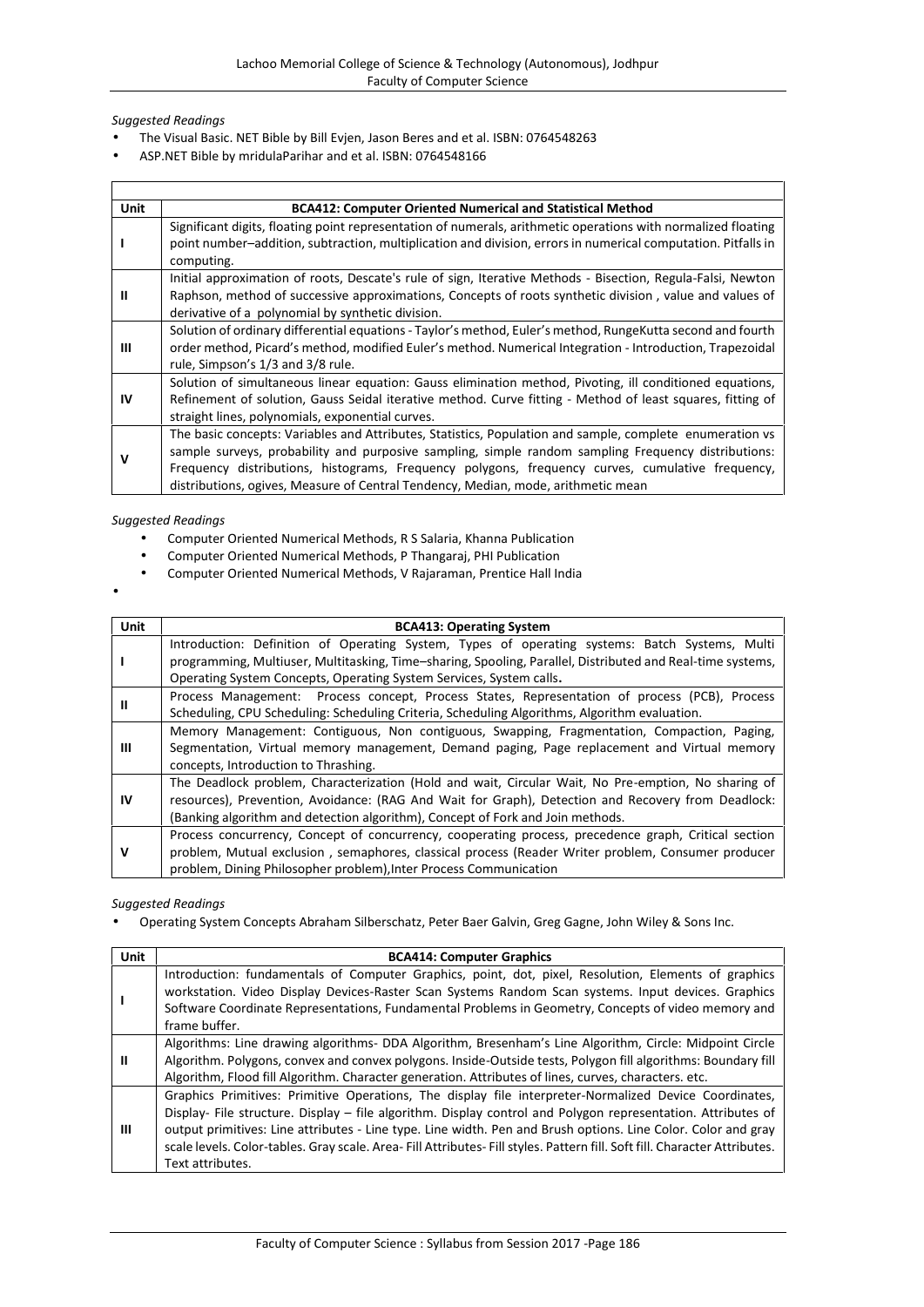| - IV | Geometric Transformations: Matrices. Translation, Scaling Transformations. Sine and Cos Rotation.         |
|------|-----------------------------------------------------------------------------------------------------------|
|      | Homogeneous Co-ordinates. Composite Transformation. Rotation and scaling about an arbitrary point.        |
|      | Inverse Transformations, Transformations Routines.                                                        |
|      | 2-D Viewing-The viewing pipeline. Viewing co-ordinate, Reference Frame. Window to viewports co-ordinate   |
| v    | transformation, 2-D Viewing functions. Clipping operations point clipping, Cohen-Sutherland Line Clipping |
|      | algorithm, Sutherland Hodgmann polygon clipping algorithm                                                 |

- Computer Graphics Hearn & Baker
- Computer Graphics by Steven Herrington

| Unit | <b>BCA415: Computer Architecture</b>                                                                          |
|------|---------------------------------------------------------------------------------------------------------------|
|      | Register Transfer Language: Inter-register transfer; Parallel, Serial & Bus Transfer. Memory Transfer.        |
|      | Arithmetic, logic & shift micro-operations. Control Functions. Machine and Instruction cycles                 |
| Ш    | I/O Architecture: I/O devices and their controllers: LED Display & Hex Keyboard.                              |
|      | Peripheral Devices. I/O interface. Microprocessor Interface, Elementary concepts of Isolated IO and Memory    |
|      | mapped IO. Modes of Transfer: Asynchronous data transfer: strobe control, handshaking. DMA                    |
| Ш    | CPU organization: Address, data & Control bus. Processor bus organization. ALU: Arithmetic and logic circuit. |
|      | Stack organization. Instruction format and Addressing Modes.                                                  |
| ιv   | Microprogram control organization: control memory, Address sequencing: mapping of macro-operation,            |
|      | subroutines. Microprogram Example, microinstruction format. Microprogram sequencer.                           |
|      | Microprocessor system: Introduction to microcomputer system.                                                  |
|      | Pins of 8085 microprocessor, Block diagram of 8085 microprocessor. Programming model of 8085. Assembly        |
|      | language structure of 8085.                                                                                   |

#### *Suggested Readings*

- Computer System Architecture. Manno M. PHI
- Introduction to Microprocessors, Leventhal, L.A, Prentice Hall of India
- Introduction to Microprocessors, Mathur, A.P., Tata McGraw Hill

#### **BCA421: VB.NET LAB**

#### **Practical Exercises**

Exercises based on Events such as Click, Indexchangedetc, Controls like button,textbox,checkbox, etc, Control structures like for..next,while,do while etc, Arrays so as to accept the input and process the data

#### **BCA422: COMPUTER GRAPHICS LAB**

#### **Practical Exercises**

Exercises based on inbuilt graphic functions, line drawing algorithms, polygon fill algorithms, transformation(translation, scaling, rotation), simple animation

# **BCA423: COMPUTER ARCHITECTURE LAB**

### **Practical Exercises** Exercises based on Data transfer group: Move, load, store, memory references, Arithmetic Group, Logical bit manipulation programs, Branch and subroutines, Stack and interrupts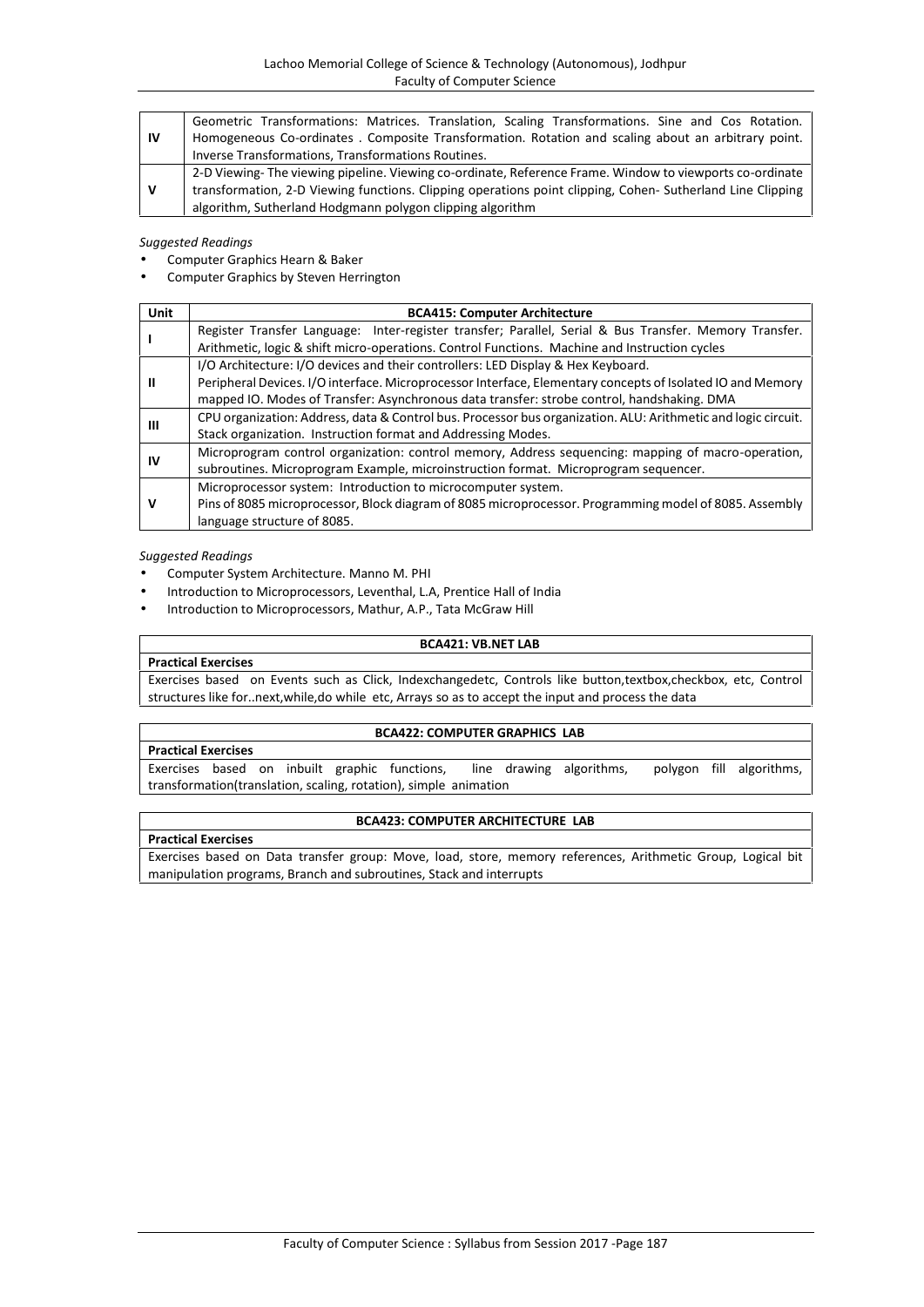|               | <b>BCA - V Semester</b>       |      |       |            |            |              |
|---------------|-------------------------------|------|-------|------------|------------|--------------|
| Code          | Description                   | Pd/w | Exam  | <b>CIA</b> | <b>ESE</b> | <b>TOTAL</b> |
| <b>BCA511</b> | ASP.NET                       | 3    | 3 hrs | 20         | 80         | 100          |
| <b>BCA512</b> | Organization Behaviour        | 3    | 3 hrs | 20         | 80         | 100          |
| <b>BCA513</b> | <b>LINUX Operating System</b> | 3    | 3 hrs | 20         | 80         | 100          |
| <b>BCA514</b> | Internet Programming          | 3    | 3 hrs | 20         | 80         | 100          |
| <b>BCA515</b> | System Analysis and Design    | 3    | 3 hrs | 20         | 80         | 100          |
| <b>BCA521</b> | ASP.NET Lab                   | 4    | 3 hrs | 20         | 80         | 100          |
| <b>BCA522</b> | LINUX Lab                     | 4    | 3 hrs | 20         | 80         | 100          |
| <b>BCA523</b> | Internet Programming Lab      | 4    | 3 hrs | 20         | 80         | 100          |
|               | TOTAL                         |      |       |            |            | 800          |

| <b>Unit</b> | <b>BCA511: ASP.NET</b>                                                                                         |
|-------------|----------------------------------------------------------------------------------------------------------------|
|             | Anatomy of .NET, .NET Base Classes, Microsoft Intermediate Language, CLR, Client Server model, IIS Web         |
|             | Server, Namespaces, ASP.NET: How the ASP.NET works, Basics of ASP.NET, Creating and Deploying the              |
|             | ASP.NET applications, Concept of Code behind, Use of Web Applications using ASP.NET, Difference between        |
|             | Windows and Web Applications.ASP.NET directives.                                                               |
|             | ASP.NET: Web forms, Web Controls categories: server Controls and Web Controls: Label, Textbox, CheckBox        |
| Ш           | and CheckBoxList, RadioButton and RadioButton List, ListBox and DropDownList, Table, Image, Hyperlink,         |
|             | HiddenField, FileUpload. RichWeb Controls: AdRotator, Calendar, TreeView, TabStrip.Concept of Master           |
|             | Page and Navigation Controls.                                                                                  |
|             | Validation Controls: Need of Validation Control, Various Controls like Reguire Field, Compare, Range,          |
| ш           | RegularExpression, Custom, Validation Summary, Dynamic controls. Debugging ASP.NET pages: Error                |
|             | Handling: Custom Error Page, Using Debugging Tools: Debugger and Trace Facility.                               |
|             | ASP.NET Database Programming, Introducing ADO.NET, ADO .NET Object Models, Communicating with                  |
| IV          | OLEDB Data Sources Using ADO.NET, Working with Datagrids.                                                      |
|             | Data binding with different controls. Data Command, Data Reader objects.                                       |
| v           | Web Services: Concept of web services, Infrastructure for Web services.                                        |
|             | ASP. NET Security: IIS security: Authentication, Authorization and Impersonation using Session State. ASP. NET |
|             | Application Configuration, Web.Config, Global.asax file.                                                       |

### ASP.NET Bible

|      | <b>BCA512:Organization Behaviour</b>                                                                                                                                              |  |  |
|------|-----------------------------------------------------------------------------------------------------------------------------------------------------------------------------------|--|--|
| Unit |                                                                                                                                                                                   |  |  |
|      | Introduction to O.B- meaning, definitions, nature and scope of O.B, objectives, importance of O.B,<br>contributory disciplines to OB.                                             |  |  |
| Ш    | Foundation of individual behaviour - Personality-Meaning, types, Perception- definition, Meaning, Factor<br>influencing Perception, common perceptual errors, Process, Attitudes. |  |  |
| Ш    | Motivation - Meaning, Definitions, Importance, early theories of motivation, Group dynamics                                                                                       |  |  |
| IV   | Leadership - Meaning and definition, characteristics, styles and Importance. Work stress, Counselling-types<br>and importance.                                                    |  |  |
|      | Organizational Change-Meaning, types, Importance, Process, Resistance to change, Overcoming resistance<br>to change.                                                              |  |  |

#### *Suggested Readings*

- Management & Organization- Louis A. Allen, McGraw Hill, publications
- Management & Organization- C.B. Gupta, Sultan Chand Publications
- Management: A Global Perspective, Koontz & Weirich, McGraw Hill publications
- Management- Koontz & O' Donnel, Tata McGraw Hill publications
- Essentials of Management- Massie, Prentice Hall publications

# **BCA513: LINUX Operating System**

| Unit |                                                                                                             |
|------|-------------------------------------------------------------------------------------------------------------|
|      | Introduction to the Concept of Open Source Software, Linux Overview, History of Linux, Linux distributions, |
|      | architecture, Linux file system (inode, Super block, Mounting and Unmounting), Kernel, Introduction to      |
|      | Linux Processes and System calls.                                                                           |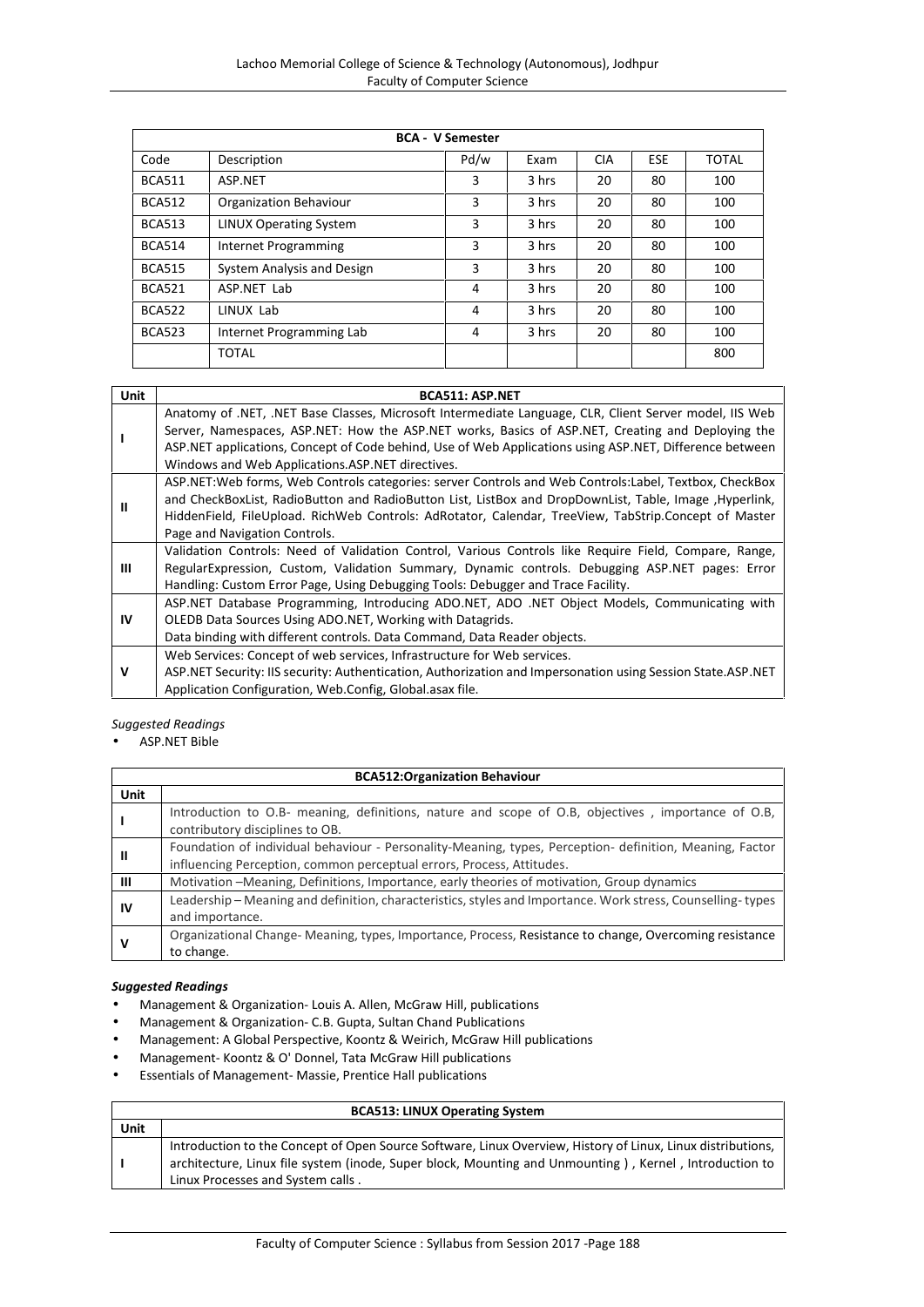|    | Introduction to Shell, Various shells, shell customization, vi editor, Linux files and the file structure, listing, |
|----|---------------------------------------------------------------------------------------------------------------------|
| Ш  | displaying and printing files, managing directories, File and Directory operations, Essential Linux commands,       |
|    | Internal and External commands, Archiving and compressing files.                                                    |
|    | I/O redirection and Piping, Simple filters commands - grep, head, tail, cut, paste, sort, uniq. Processes:          |
| Ш  | background process, premature termination of process, process priorities, process scheduling, nohup                 |
|    | command. Compiling C Programs in Linux Environment                                                                  |
|    | Shell programming: Interactive scripts. Shell variables, assigning values to variables, positional parameters,      |
| IV | command line arguments, arithmetic in shell script, exit status of a command. sleep and wait, script                |
|    | termination, Taking decisions, Loop Control Structure, Shell Metacharacters, Shell Miscellany                       |
|    | File Ownerships and access permissions, changing permissions and ownerships, User and its Home                      |
| v  | directory, Booting and Shutting down, Boot Loaders, LILO, GRUB, Bootstrapping, init Process, System                 |
|    | services, init and run levels                                                                                       |

- Linux: The Complete Reference, Richard Petersen
- Design of the UNIX Operating System Maurice J. Bach, AT&T Bell Labs.
- Unix shell programming, Yashwant Kanetkar, BPB Publications.

| <b>Unit</b> | <b>BCA514: Internet Programming</b>                                                                                                                                                                                                                                                                                                                                                                                                                                                                                                                   |  |  |  |
|-------------|-------------------------------------------------------------------------------------------------------------------------------------------------------------------------------------------------------------------------------------------------------------------------------------------------------------------------------------------------------------------------------------------------------------------------------------------------------------------------------------------------------------------------------------------------------|--|--|--|
|             | Creating Forms, The <form>tag, Named Input fields, Drop down and list boxes, Hidden, Text, Text Area, Password,<br/>File Upload, Button, Submit, Reset, Radio, Checkbox, Select, Option, Forms and Scripting, Action Buttons, Grouping<br/>related fields, Disabled and read-only fields, Form field event handlers, Passing form data.</form>                                                                                                                                                                                                        |  |  |  |
| Ш           | of<br>Scripting<br>validation.<br>Concepts<br>language,<br>of<br>client<br>site<br><b>use</b><br>script<br>for<br>JavaScript: Introduction, Client-Side JavaScript, JavaScript Objects. Operators: Assignment Operators, Comparison<br>Operators, Arithmetic Operators, Logical Operators, Short-Circuit Evaluation, String Operators, Special Operators,<br>?: (Conditional operator). Statements: break, comment, continue, delete, do-while, for, for-in, if-else, labelled,<br>return, switch, while.                                             |  |  |  |
| Ш           | Properties and Methods of Each: Array, Boolean, Date, Function, Math, Number, Object, String, regExp Document<br>and its associated objects : document, Link, Area, Anchor, Image, Applet, Layer Events and Event Handlers : General<br>Information about Events, Defining Event, Handlers, event, onAbort, onBlur, onChange, onClick, onDblClick,<br>onDragDrop, onError, onFocus, onKeyDown, onKeyPress, onKeyUp, onLoad, onMouseDown, onMouseMove,<br>onMouseOut, onMouseOver, onMouseUp, onMove, onReset, onResize, onSelect, onSubmit, onUnload. |  |  |  |
| IV          | Understanding the CSS Box Formatting Model, Element Padding, Element Borders, Border Width, Border Style,<br>Border Color, Border Spacing, Element Margins, Dynamic Outlines. Understanding Positioning Methods, Static<br>Positioning, Relative Positioning, Absolute Positioning, Fixed Positioning, Specifying an Element's Position, Floating<br>Elements, Controlling an Element's Size, Specifying an Exact Size, Specifying a Minimum or Maximum Size,<br>Controlling Overflow, Element Layers, Controlling Visibility.                        |  |  |  |
| v           | Server site web technologies, Concept of web server and its various protocols. Different structure available for web<br>technologies: IIS, Apache. Introduction to server site scripting language PHP on WAMP architecture. Getting and<br>processing data from HTML page. Database Connecting with MySql Database.                                                                                                                                                                                                                                   |  |  |  |

### *Suggested Readings*

Web Standards Programmer's Reference: Steven M. Schafer

| <b>BCA515: System Design and Analysis</b> |                                                                                                                                                                                                                                                                                                                                                                     |  |
|-------------------------------------------|---------------------------------------------------------------------------------------------------------------------------------------------------------------------------------------------------------------------------------------------------------------------------------------------------------------------------------------------------------------------|--|
| <b>Unit</b>                               |                                                                                                                                                                                                                                                                                                                                                                     |  |
|                                           | System Concept: Definition, Characteristics of a System: Organization, Interaction, Interdependence, Integration,<br>Central Objective. Elements of a System: Outputs and Inputs, Processor(S), Control, Feedback, Environment,                                                                                                                                     |  |
|                                           | Boundaries and Interfaces. Types of Systems: Physical or Abstract Systems, Open and Close Systems, Man-Made<br>Information Systems.                                                                                                                                                                                                                                 |  |
| Ш                                         | System Development Life Cycle, Considerations for Candidate System: Technical Factors, Behavioral Factors,<br>Political Considerations, Economic Factors. Planning and Control for System Success, Prototyping, Role of System<br>Analyst.                                                                                                                          |  |
| Ш                                         | Information Gathering: Various Methods, Tools of Structured Analysis: Data-flow Diagram, Decision Tree,<br>Structured English, Decision Tables, Data Dictionary, Feasibility Study.                                                                                                                                                                                 |  |
| IV                                        | System Design: Definition, Types of System Design: Logical and Physical Design. Design Methodologies: Structured<br>Design, Form-Driven Methodology-IPO Charts, Structured Walkthrough. File Organization: Sequential Organization<br>Indexed Sequential Organization, Inverted List Organization. Logical and Physical views of Data. Input Output form<br>Design. |  |
| v                                         | System Implementation: Need of Testing, Test Plan, Quality Assurance, Trends in Testing, Audit Trails, Post<br>Implementation Review. Security and Recovery in System Development: System Security, Threats to System<br>Security, Control Measures, Disaster/Recovery Plannings: Ethics in System Development.                                                     |  |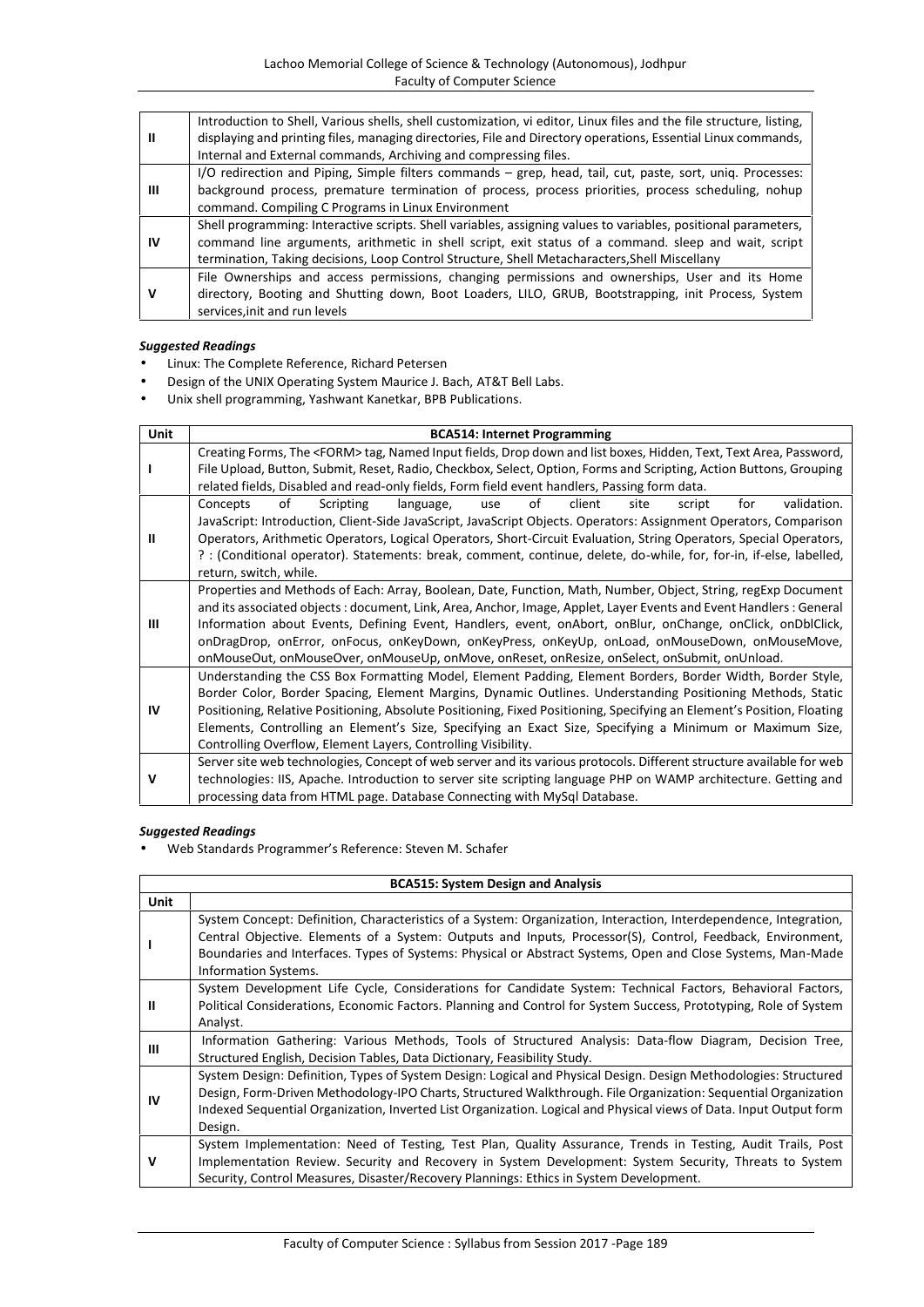System Analysis and Design, Elias M Awad

#### **BCA521: ASP.NET LAB**

**Practical Exercises** Exercises based on Serverside web form controls: label, textbox, button, radiobutton, checkbox, dropdownlist, listbox with their events, Client side validation controls: required filed, range, compare, regular expression, custom , validation summary, Database handling with MS-Access. Insert, update, delete and select operation, Login and logout implementation using session

| <b>BCA522: LINUX LAB</b> |                                                                                                                     |  |  |
|--------------------------|---------------------------------------------------------------------------------------------------------------------|--|--|
| <b>SNo</b>               | <b>Practical Exercises</b>                                                                                          |  |  |
|                          | Assignment based on installation of Linux Operating System.                                                         |  |  |
| $\mathfrak{p}$           | Assignment based on vi editor, Linux files and the file structure, listing, displaying and printing files, managing |  |  |
|                          | directories, File and Directory operations, Essential Linux commands, Internal and External commands, Archiving and |  |  |
|                          | compressing files.                                                                                                  |  |  |
| 3                        | Assignment based on Compiling and Executing C Programs in Linux Environment.                                        |  |  |
| 4                        | Assignment based on Shell programming, shell variables, assigning values to variables, positional parameters,       |  |  |
|                          | command line arguments, arithmetic in shell script, exit status of a command, sleep and wait, script termination,   |  |  |
|                          | Taking decisions, Loop Control Structure, Shell Metacharacters.                                                     |  |  |
| 5.                       | Assignment based on File Ownerships and access permissions, changing permissions and ownerships, User and its       |  |  |
|                          | Home directory, Booting and Shutting down, Boot Loaders, LILO, GRUB, Bootstrapping, init Process, System services,  |  |  |
|                          | init and run levels.                                                                                                |  |  |

### **BCA523: INTERNET PROGRAMMING**

# **Practical Exercises**

Exercises based on each html control like Text, Password, Checkbox, Radio, Combobox, Listbox, Textarea, Button, Submit and Reset, Exercises of JavaScript with functions, control statements in JavaScript, Implicit Objects in Java Script, different event handling of controls, CSS formatting and positioning, introductory server side PHP Script.

| <b>BCA - VI Semester</b> |                                      |     |       |            |            |       |  |  |
|--------------------------|--------------------------------------|-----|-------|------------|------------|-------|--|--|
| Code                     | Description                          | Pd/ | Exam  | <b>CIA</b> | <b>ESE</b> | TOTAL |  |  |
|                          |                                      | W   |       |            |            |       |  |  |
| <b>BCA611</b>            | Software Engineering                 |     | 3 hrs | 20         | 80         | 100   |  |  |
| <b>BCA612</b>            | <b>Information System Management</b> | 3   | 3 hrs | 20         | 80         | 100   |  |  |
| <b>BCA621</b>            | Colloquium Lab                       | 4   | 3 hrs | 20         | 80         | 100   |  |  |
| <b>BCA622</b>            | <b>Major Project</b>                 | 4   | 3 hrs | 40         | 160        | 200   |  |  |
|                          | TOTAL                                |     |       |            |            | 500   |  |  |

| Unit | <b>BCA611: Software Engineering</b>                                                                                                                                                                                                                                                                                                   |
|------|---------------------------------------------------------------------------------------------------------------------------------------------------------------------------------------------------------------------------------------------------------------------------------------------------------------------------------------|
|      | Software Engineering: Definition and paradigms, A generic view of software engineering.                                                                                                                                                                                                                                               |
| Ш    | Requirements Analysis: Statement of system scope, isolation of top level processes and entitles and their<br>allocation to physical elements, refinement and review.<br>Analyzing a problem, creating a software specification document, review for correctness, consistency, and<br>completeness.                                    |
| Ш    | Designing Software Solutions: Refining the software Specification; Application of fundamental design<br>concept for data, architectural and procedural designs using software blue print methodology and object<br>oriented design paradigm; Creating design document: Review of conformance to software requirements<br>and quality. |
| IV   | Designing Software Solutions: Refining the software Specification; Application of fundamental design<br>concept for data, architectural and procedural designs using software blue print methodology and object<br>oriented design paradigm; Creating design document: Review of conformance to software requirements<br>and quality. |
| v    | Software Maintenance: Maintenance as part of software evaluation, reasons for maintenance, types of<br>maintenance (Perceptive, adoptive, corrective), designing for maintainability, techniques for maintenance,<br>case tools, Configuration Management.                                                                            |
|      | <b>Suggested Readings</b>                                                                                                                                                                                                                                                                                                             |

I.Sommerville, "Software Engineering", Addison Wesley,